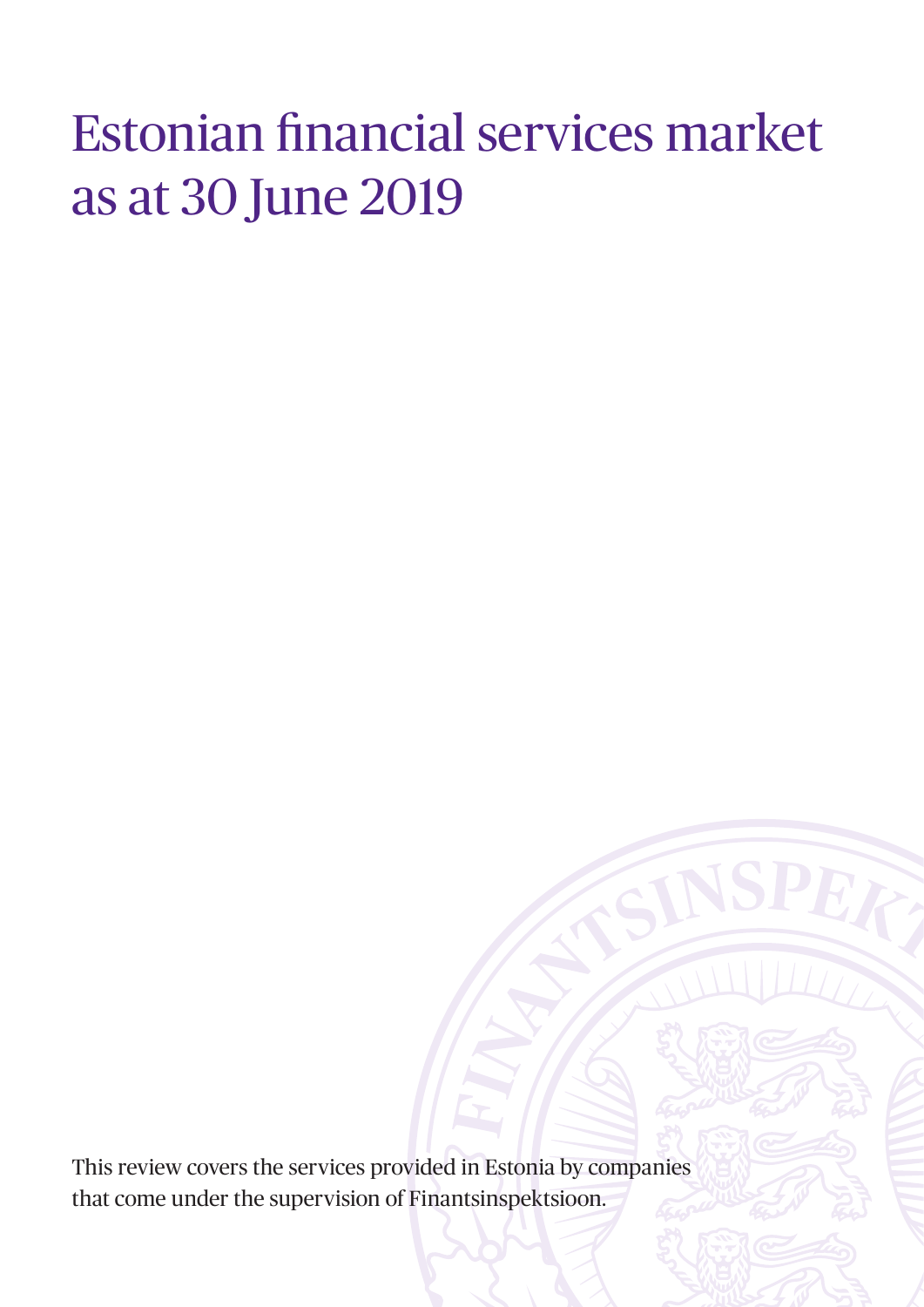## Table of contents

| 1.  | General development of the financial market              | 3  |
|-----|----------------------------------------------------------|----|
| 2.  | Deposits                                                 | 6  |
| 3.  | Investment and pension funds                             | 9  |
| 4.  | Payouts from the second pension pillar                   | 12 |
| 5.  | Management of securities portfolios                      | 13 |
| 6.  | The life insurance market                                | 15 |
|     | 6.1. Insurance companies providing life insurance        | 16 |
|     | 6.2. Insurance brokers intermediating life insurance     | 18 |
| 7.  | The non-life insurance market                            | 19 |
|     | 7.1. Insurance companies providing non-life insurance    | 20 |
|     | 7.2. Insurance brokers intermediating non-life insurance | 22 |
| 8.  | Loans issued by credit institutions                      | 25 |
| 9.  | Loans issued by creditors                                | 29 |
|     | 9.1. Credit intermediaries                               | 32 |
| 10. | Payment services                                         | 33 |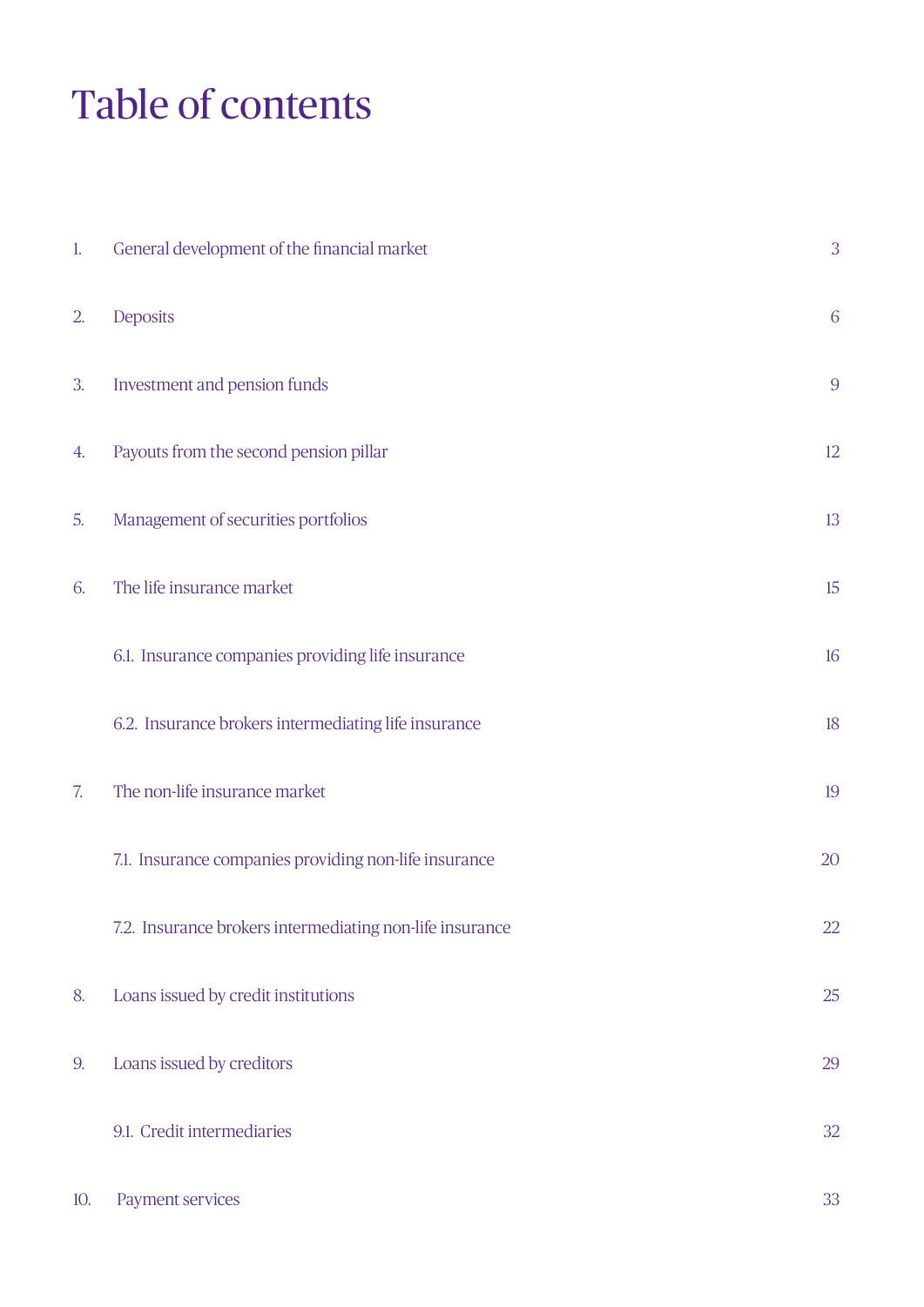### 1. General development of the financial market

The growth in volumes of most financial services accelerated in the first half of 2019.

Aggregate deposits grew by 6% in the first half of 2019, or 985 million euros, while growth in the first half of 2018 was 4%. Unlike in previous years, the growth was supported by demand and term deposits. The stock of demand and overnight deposits increased by 4%, or 622 million euros, while the stock of term and savings deposits increased by 12%, or 376 million euros, at the same time. At the end of June the total stock of deposits stood at 18.7 billion euros.

The consolidated stock of the loan portfolios of the banks grew by 4% in the first half of 2019, or 761 million euros, and at the end of June it was 19.8 billion euros. The consolidated stock of consumer loans from creditors grew in the same period by 5% or 48 million euros to 1.08 billion euros.

The amounts involved in investment services grew strongly in the first half of the year, as pension fund assets increased by 11%, public investment funds grew by 14%, and

investment in foreign funds<sup>1</sup> was up by 6% over the half year. The aggregate volume of individual portfolios grew by 20% at the same time and other investments in financial instruments, such as holdings of securities, did so by 14%.

In total, the assets invested in financial services aimed at savings and investment, which includes investment funds and pension funds, individual portfolios, other financial instruments, term and savings deposits, and investment and other deposits, increased by 3% to 10.0 billion euros at the end of June from 9.7 billion euros at the end of 2018. The amount held as deposits on current accounts increased by 4% over the half year to 15.3 billion euros at the end of June. This meant that a total of 25.3 billion euros was invested in all the different financial services in Estonia.

Insurance premiums in life insurance grew by 5% to 47 million euros. Premiums also grew in non-life insurance, but a change in the method for recording premiums meant that the data for the first half of 2019 are not comparable with those of the previous year.



#### Changes in volume of main financial services over the half year

1 To avoid repeating data, investments by foreign investment funds show only investments that Estonian residents have made themselves, and not through Estonian insurers, investment and pension funds, or portfolio management services as part of a securities depositing service.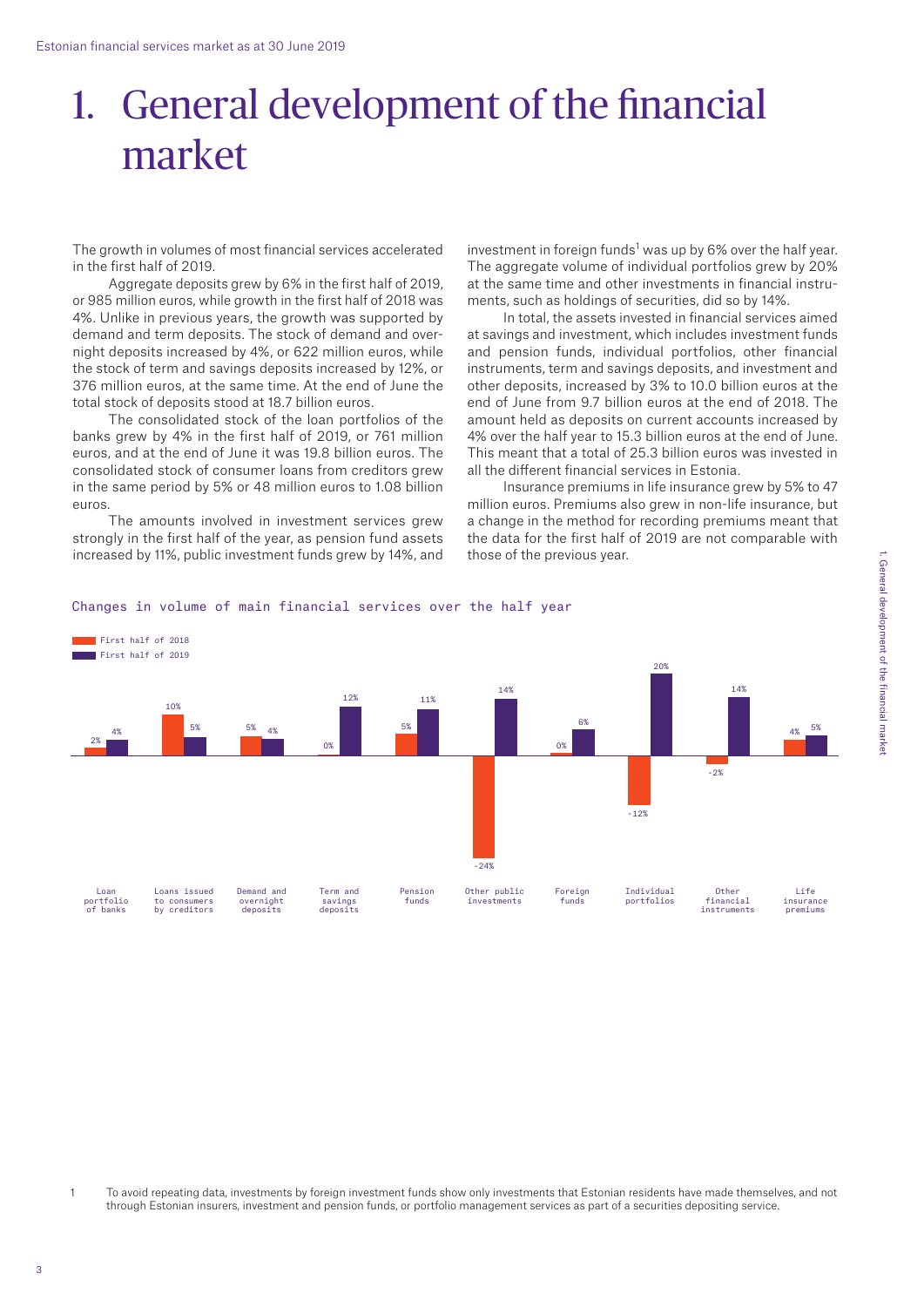The volume of investment and banking services provided by financial institutions in Estonia at the end of June 2019 (million euros)

| <b>Teenus</b>                    | Volume | of which private Estonian residents |                                |
|----------------------------------|--------|-------------------------------------|--------------------------------|
|                                  |        | volume                              | share of total for the service |
| Public investment funds          | 468    | ٠                                   | $\sim$                         |
| Pension funds                    | 4563   | 4563                                | 100%                           |
| Foreign funds offered in Estonia | 83     | 68                                  | 81%                            |
| IRE provisions                   | 264    | 264                                 | 100%                           |
| Individual portfolios            | 614    | 100                                 | 16%                            |
| Bank loans                       | 19,835 | 8910                                | 45%                            |
| Loans by creditors               | 1084   | ÷                                   | $\sim$                         |
| Demand and overnight deposits    | 15,286 | 6236                                | 41%                            |
| Term and savings deposits        | 3391   | 1619                                | 48%                            |
| Investment and other deposits    | 28     | 4                                   | 14%                            |
| Other financial instruments      | 633    | 208                                 | 33%                            |

The financial assets of Estonian private residents were larger than their liabilities in the first half of 2019, as there were 13.1 billion euros of financial assets at the end of June, and 10.0 billion euros of financial liabilities. The financial assets of Estonian residents grew faster than their financial liabilities,

as aggregate financial assets increased by 7% and aggregate liabilities by 3%.

This meant the net financial assets of Estonian private residents were 3.1 billion euros at the end of June, which was up around 0.5 billion euros over the half year.



#### Financial assets and liabilities of private Estonian residents (million euros)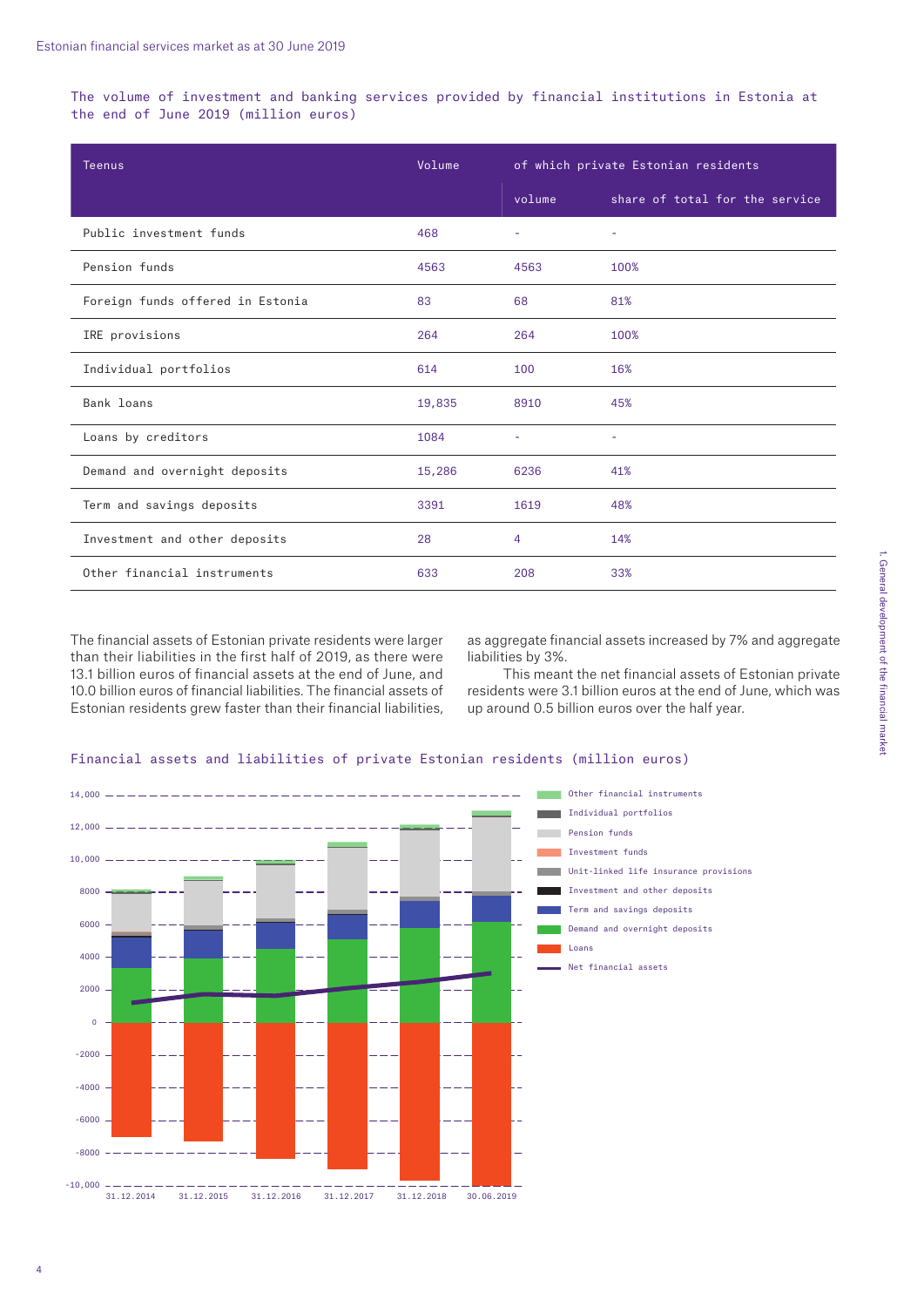The average private resident of Estonia had financial assets at the end of June of 9860 euros, and outstanding loans of 7544 euros. This gave the average private resident net financial assets of 2316 euros, up from 1917 at the end of 2018.



#### Average net financial assets of private Estonian residents (euros)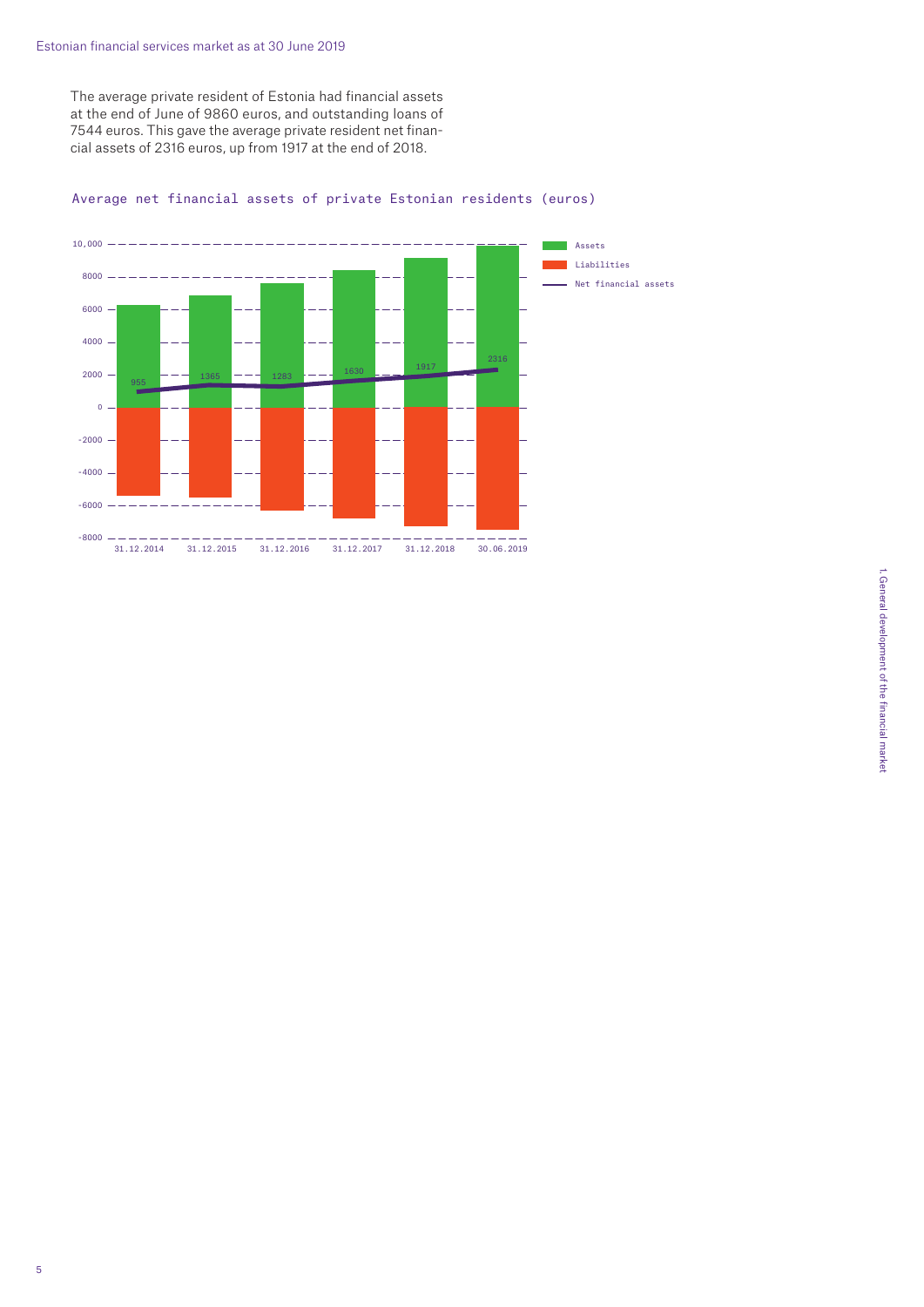### 2. Deposits<sup>2</sup>

#### **Market share:**  Swedbank 47% SEB Pank 24% LHV Bank 11%

**Clients:**  2,700,100 current contracts

**Volume of services:**  total deposits 18.7 billion euros

#### THE STOCK OF DEPOSITS

The stock of deposits held by banks in Estonia grew by 6% in the first half of 2019, or 985 million euros $3$ , to 18.7 billion euros by the end of June. The growth in the first half of 2018 was 4%, or 680 million euros. Growth in deposits was last this strong in the second half of 2011, when the stock of deposits increased by 1.0 billion euros. The rapid growth in the stock of deposits in the first half of 2019 was driven by the deposits of the general government and private individuals.

The stock of demand and overnight deposits increased by 4% over the half year to 15.3 billion euros at the end of June. The stock of term deposits and savings deposits grew by 12% over the half year to 3.4 billion euros at the end of June. Other deposits, including investment deposits, stood at 28 million euros.

The gap between private deposits and corporate deposits is growing ever wider. The stock of deposits of private individuals<sup>4</sup> was larger at 8.9 billion euros than the 6.7 billion euros of corporate deposits. They held 47% of the total stock of deposits and the largest part of these were demand and overnight deposits, which totalled 6.5 billion euros or 73% of all private deposits. The other 27% were term deposits and savings deposits.

Companies<sup>5</sup> held 36% of the stock of deposits. A large majority of 90% of corporate deposits were demand and overnight deposits, which totalled 6.1 billion euros, while the remaining 10% was in term deposits and savings deposits.

Financial institutions<sup>6</sup> had a stock of 1.6 billion euros in deposits at the end of June 2019, and the government had 1.5 billion euros.

#### Stock of deposits (million euros)



- 2 The data cover credit institutions and Estonian branches of foreign credit institutions operating in Estonia, and so they cover the deposits of Estonian residents and non-residents. They do not cover deposits in the foreign branches of Estonian credit institutions.
- 3 Includes deposits taken through online deposit-taking platforms.
- 4 Includes non-profit organisations.
- 5 Includes state-owned and local government owned companies.
- 6 Includes insurers and pension funds.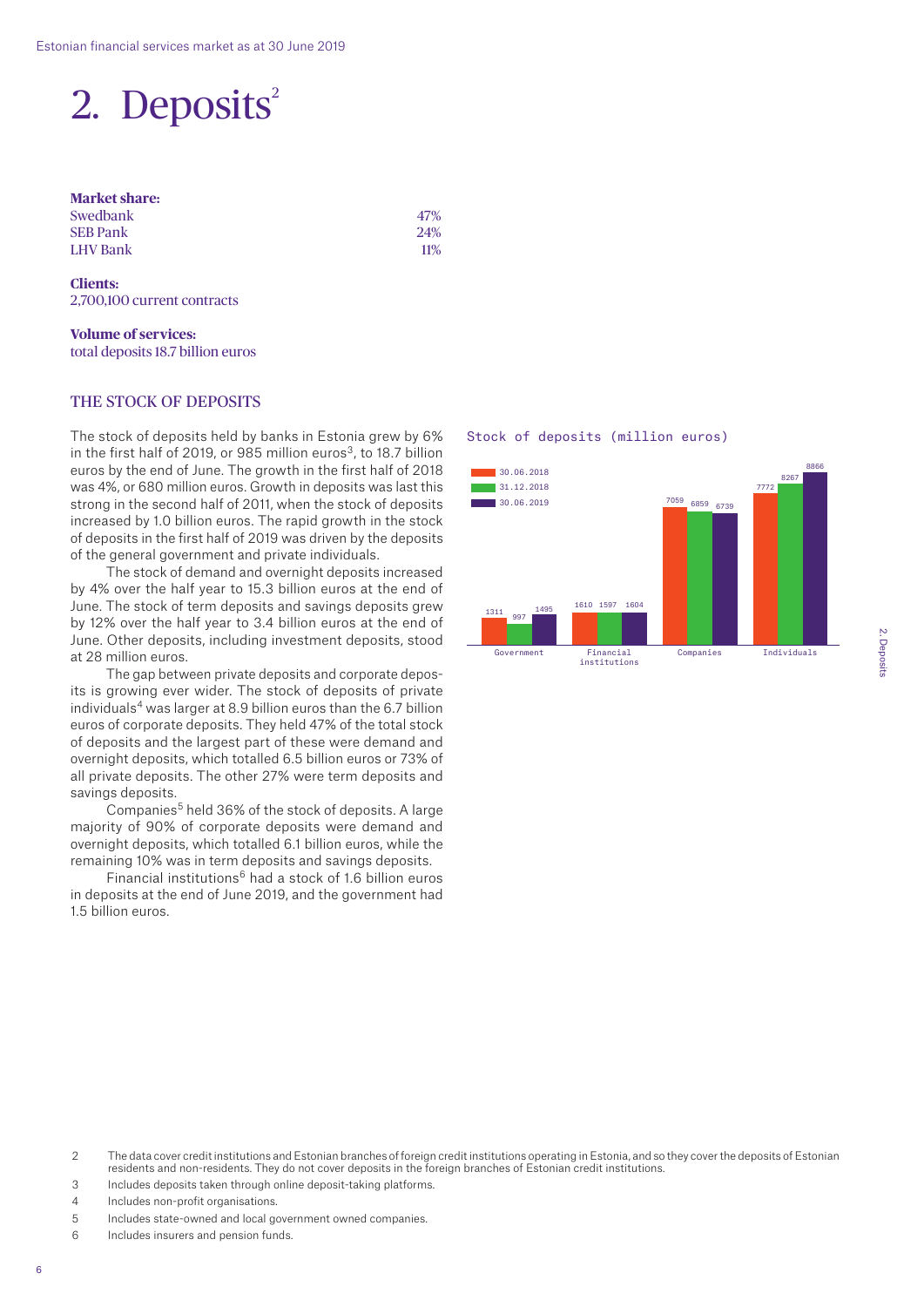#### Market share of bank deposits

The stock of deposits at Estonian banks grew mainly in the first half of 2019 at LHV Pank, and so that bank's market share increased over the year from 9% to 11%. This made LHV Pank the third largest in Estonia for deposits, behind Swedbank with market share of 47% and SEB Pank with 24%.

AS Holm Bank, which received authorisation to operate as a credit institution in April 2019, had market share in deposits of 0.1% at the end of June.

The biggest changes in the market for government deposits were driven by Danske Bank Estonia branch, from which deposits were withdrawn when the branch ceased operations in Estonia. Its market share of 10% was divided between the other banks. The biggest increases in market share were from 18% to 22% at Luminor Bank, from 1% to 5% at LHV Pank, and from 9% to 12% at OP Corporate Bank Estonia branch. Like a year earlier, Swedbank had the largest market share with 31%.

The biggest movements in the deposits of financial institutions came at LHV Pank and Luminor Bank. The market share of LHV Pank declined from 35% to 27%, while that of Luminor Bank increased from 9% to 16%. Swedbank held the largest market share with 33%.

The market for corporate deposits was affected in the first half of 2019 by the continued exit of non-residents from the Estonian market, and the termination of the activities of Danske Bank Estonia branch. The market share of SEB Pank increased over the year from 22% to 25%, and that of LHV Pank increased from 8% to 11%. Swedbank again held the largest market share with 47%.





Market share of deposits as at the end of June 2019 (end of June 2018 in brackets)



Strong growth in market share in the market for private deposits came at LHV Pank, from 5% to 9%, which made it the third largest bank in that market sector behind Swedbank and SEB Pank. Coop Pank also increased its market share over the year from 2% to 3%. The market share of Swedbank fell for the first time in a long time from 55% to 52%. Swedbank still remains clearly the largest bank in the private deposits sector, with more than half of those deposits.

Market share of deposits for financial institutions as at the end of June 2019 (end of June 2018 in brackets)

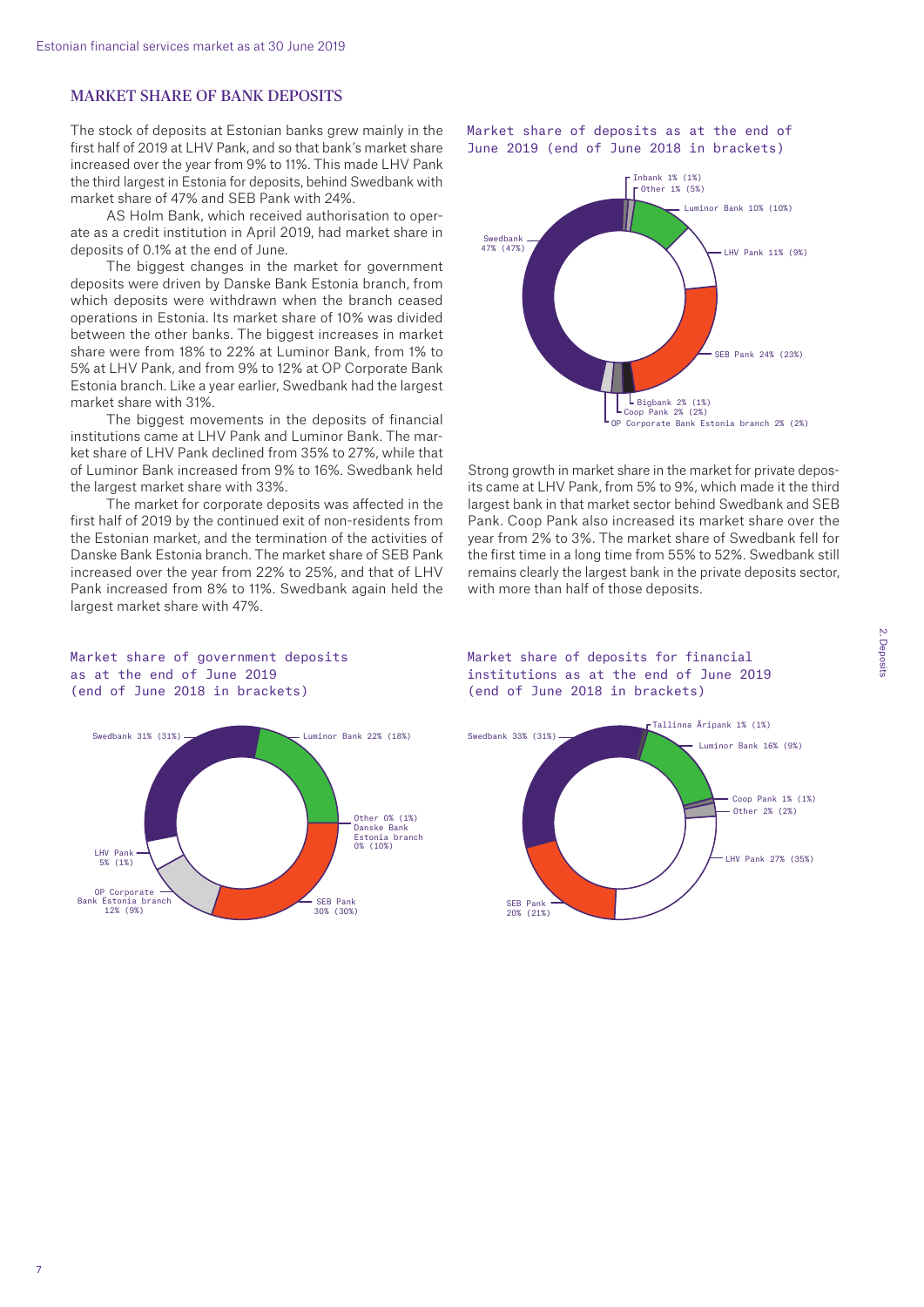Market share of corporate deposits as at the end of June 2019 (end of June 2018 in brackets)





Market share of private deposits

Tallinna Äripank 1% (1%)

#### Number and size of deposits

The number of demand and overnight deposits increased by 8917 in the first half of 2019, while the number of term deposits and savings deposits rose by 1629. The number of other deposits fell by 1172 at the same time though.

Number of current deposit contracts<sup>7</sup> at the end of June 2019

| $\bullet$ | demand and overnight deposits, | 2,297,571 |
|-----------|--------------------------------|-----------|
|           | of which privately owned       | 2,017,726 |
| $\bullet$ | term and savings deposits,     | 398,658   |
|           | of which privately owned       | 392,001   |
| $\bullet$ | investment and other deposits, | 3871      |
|           | of which privately owned       | 2734      |

The average size of private demand and overnight deposits was 3204 euros at the end of June 2019, up from 3012 euros at the end of 2018, while term and savings deposits averaged 6110 euros, up from 5630 euros, and investment and other deposits were 1938 euros, up from 2492 at the end of 2018.

Average stock of private deposits (euros)

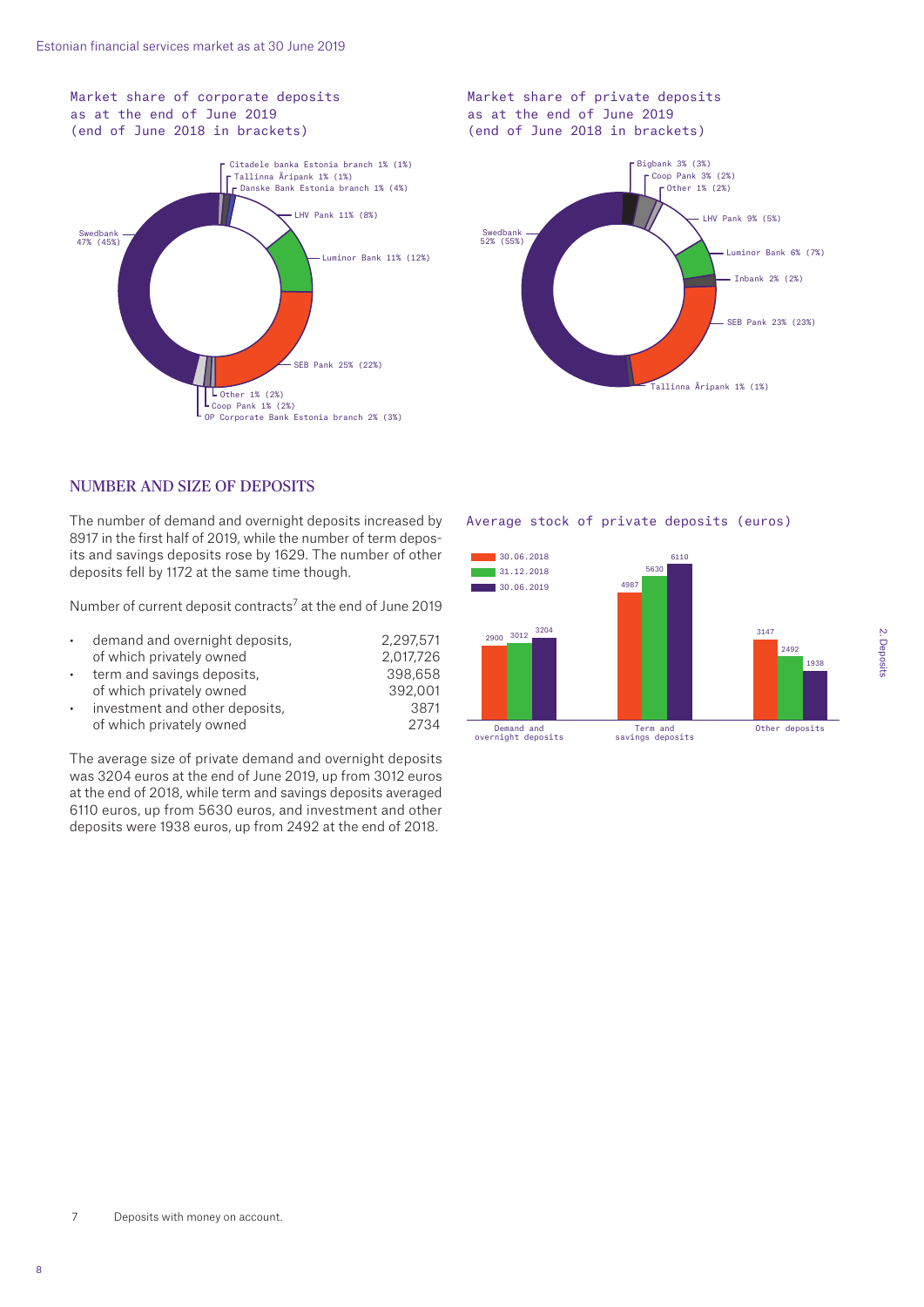### 3. Investment and pension funds $s$

**Market share:**  Swedbank Investeerimisfondid 41% LHV Varahaldus 26% SEB Varahaldus 17%

**Total number of shareholders:**  814,050 current contracts

**Volume of services:**  total value of funds 5.0 billion euros

#### VALUE OF THE ASSETS OF FUNDS<sup>9</sup>

The assets of public investment funds<sup>10</sup>, including pension funds, were 5.0 billion euros at the end of June 2019, and had grown by 12% or 524 million euros over the year. In the first half of the previous year the volume of assets had grown by 64 million euros. The extraordinarily fast growth was aided by a recovery in securities markets after their fall in 2018.

The growth in the funds was again led mainly by mandatory pension funds, whose assets increased by 447 million euros, or 11%, in the first half of 2019 to 4.4 billion euros by the end of June.

Pension funds were followed for growth by real estate funds, whose assets increased by 48 million euros, or 24%, in the first half of 2019 to 249 million euros by the end of June.

The assets of equity funds<sup>11</sup> stopped declining. Equity funds grew by 9 million euros in the first half of 2019 to reach 219 million euros at the end of June.

Mandatory pension funds are still the largest type of fund, accounting for 87% of the total assets of the public fund sector. They are followed by public real estate funds with 5% of the total assets, and equity funds with 4%. Voluntary pension funds had 3% of the total assets of public funds.



#### Market value of investments by public funds (million euros)

8 Investment fund data cover all the clients of public investment funds registered in Estonia, including foreign clients.

- 9 Asset volumes are recorded at market value.
- 10 Public investment funds are euro funds, alternative funds and pension funds. The Investment Funds Act that came into force at the start of 2017 subjects fund managers that nominate themselves as small funds to limited financial supervision and reporting obligations, and so they are not covered by this report.
- 11 Local equity funds include funds of funds and mixed funds.

9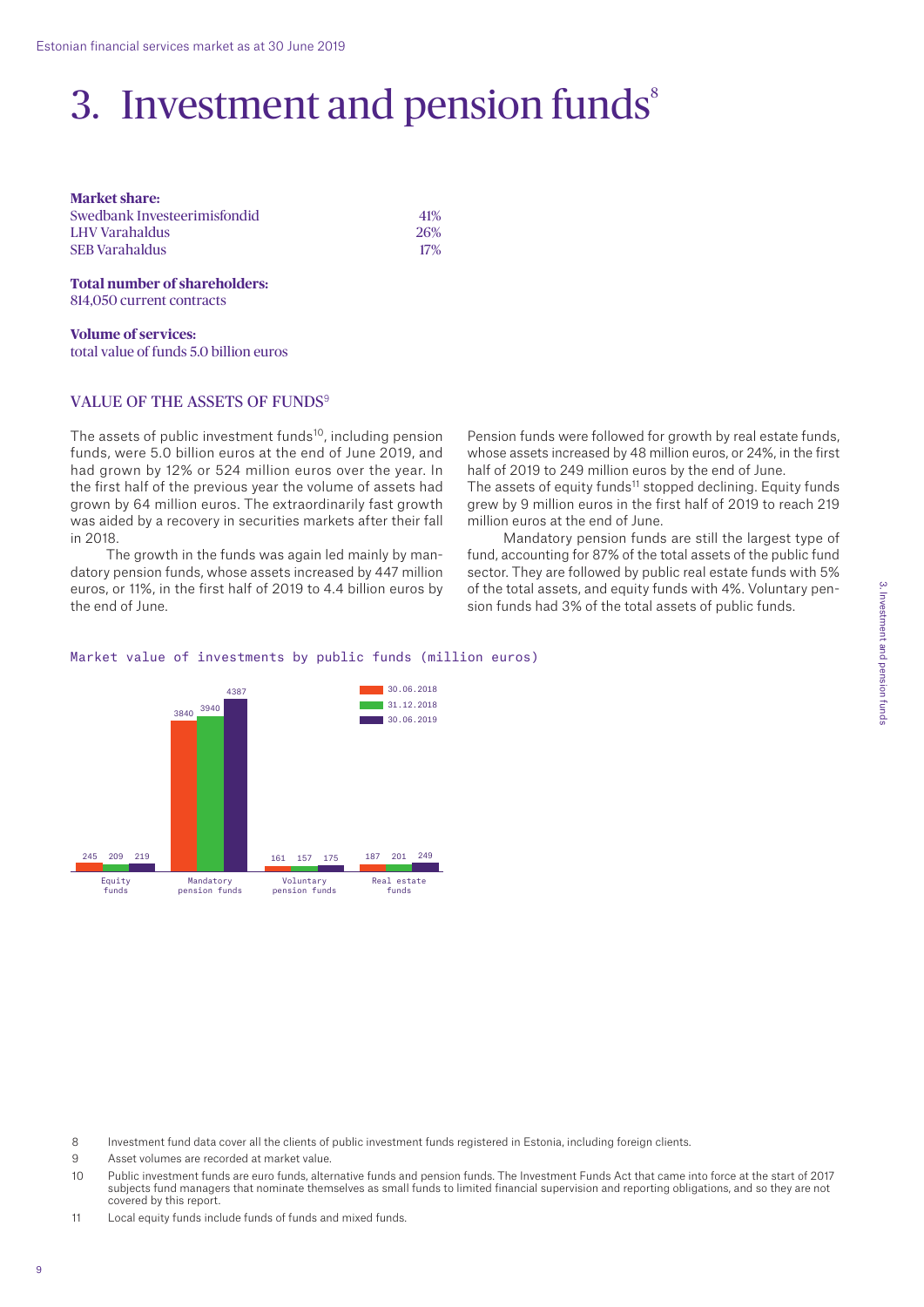#### Shareholders in funds

The number of shareholder contracts<sup>12</sup> at Estonian public funds increased by 3183 in the first half of 2019 to stand at 814,050<sup>13</sup> at the end of June. The main growth was of 1809 in mandatory pension funds and of 1040 in real estate funds.

The number of shareholders in other types of funds also rose, by 170 in voluntary pension funds and by 164 in equity funds.

The biggest type of fund among public funds by number of contracts was mandatory pension funds with 757,589 contracts, followed by voluntary pension funds with 44,960, equity funds with 7814, and public real estate funds with 3687.

#### Public funds by number of shareholder contracts



#### FUND MANAGEMENT COMPANIES<sup>14</sup>

The market share of Northern Horizon Capital increased in the fund services market in the first half of 2019 from 3% to 4%, while that of Tuleva Fondid increased from 1% to 2%. The market share of Swedbank Investeerimisfondid fell from 42% to 41% though, and that of Trigon Asset Management fell from 1% to 0%. Despite losing some market share, Swedbank Investeerimisfondid remained the largest fund manager in the Estonian market. It was followed by LHV Varahaldus with 26% market share, and SEB Varahaldus with 17%.

#### Market share of fund services as at the end of June 2019 (end of June 2018 in brackets)



- 12 It should be remembered that many people make investments through multiple investment and pension funds, and so the actual number of people investing through funds is smaller than the number of contracts.
- 13 The number of shareholders includes non-residents.
- 14 The market shares of fund managers are calculated from the assets of public investment funds registered in Estonia.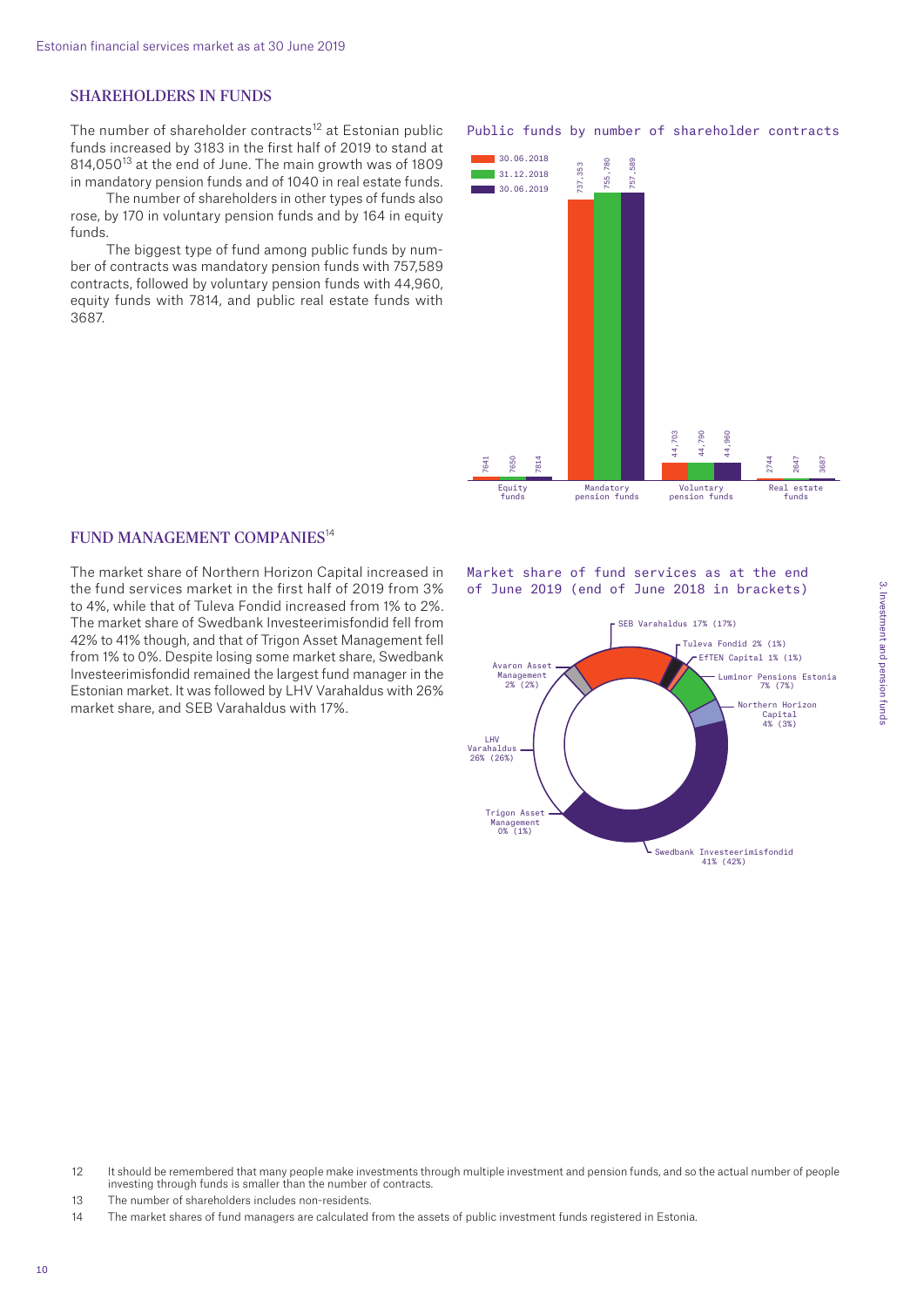At the end of June 2019 Swedbank Investeerimisfondid had the largest market share for equity funds with 62%. It was followed by Avaron Asset Management with 34% and Trigon Asset Management with 3%.

Among mandatory pension funds, the market share of Tuleva Fondid increased from 1% to 2%, while that of LHV Varahaldus fell from 30% to 29%. Swedbank Investeerimisfondid again held the largest market share with 42%.

#### Market share of equity funds as at the end of June 2019 (end of June 2018 in brackets)



Market share of mandatory pension funds as at the end of June 2019 (end of June 2018 in brackets)



Swedbank Investeerimisfondid had the largest market share for voluntary pension funds at the end of the year with 54%, followed by SEB Varahaldus with 25%.

There were only two fund managers in the public real estate funds market, Northern Horizon Capital with 73% of the market and EfTEN Capital with 27%.



Market share of voluntary pension funds

as at the end of June 2019

Market share of public real estate funds as at the end of June 2019 (end of June 2018 in brackets)

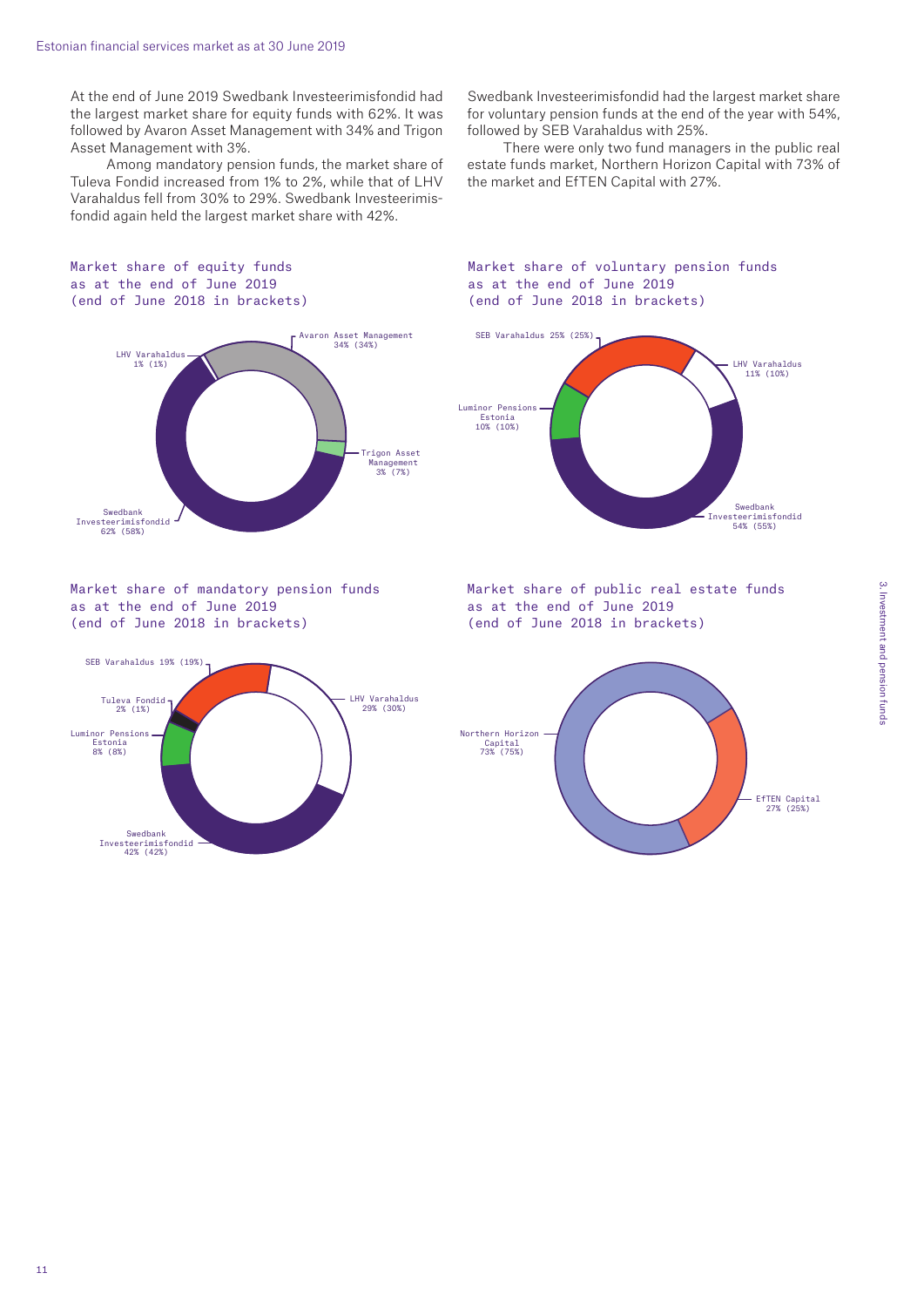### 4. Payouts from the second pension pillar

Data from the Estonian Central Securities Depository show that 42,687 people had the right to payouts from the second pension pillar at the end of June 2019, which was 4006 more than a year earlier. Of these, 36% were men and 64% were women. The Estonian Central Securities Depository recorded 115.5 million euros of money not paid out on those accounts<sup>15</sup>.

#### Number of people with the right to payouts and their account balances with the Estonian Central Securities Depository



The share of people who had signed pension contracts<sup>16</sup> rose by the end of June from 16% to 18% of those receiving payouts. The only declines were from 38% to 37% in the share who had chosen funded pensions<sup>17</sup> and from 15% to 14% in the share of people who had chosen one-off payments<sup>18</sup>. The share of those receiving payouts as payments through funds and one-off payments rose from 10% to 11%.

#### The other 20% of those with the right to receive payouts from the second pension pillar had not yet applied to do so.

The life insurance company with the largest market share for the second pension pillar was Compensa Life Vienna Insurance Group with 63%.

#### Pensioners with a second pillar pension by type of payout as at the end of June 2019 (end of June 2018 in brackets)



Market share of insurers by number of second pension pillar contracts as at the end of June 2019 (end of June 2018 in brackets)



15 The account balance at the Estonian Central Securities Depository consists primarily of the account balances of people who have chosen a funded pension, and of those who have not yet made a choice. Under a pension

16 The pension contract is an insurance contract signed between a shareholder and a life insurance company under which the insurance company makes pension payments until the contract holder dies.

- 17 A funded pension is an agreed timetable schedule between the shareholder and the pension fund manager under which payments are made from the pension fund to the shareholder on a regular basis over a fixed period.
- 18 One-off payments are when the whole pension fund is taken out at once.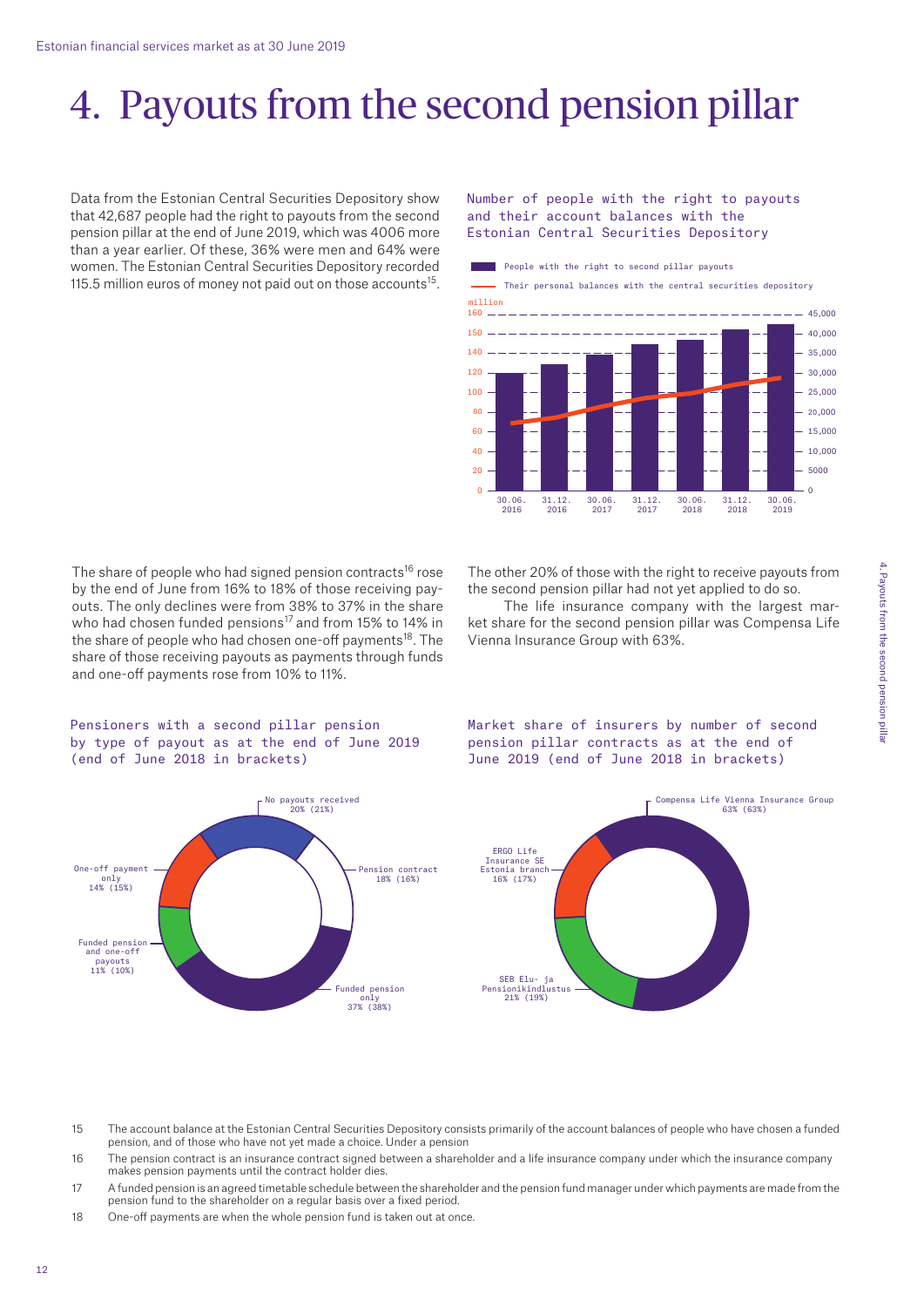### 5. Management of securities portfolios<sup>19</sup>

| <b>Market share:</b> |     |
|----------------------|-----|
| Swedbank grupp       | 54% |
| Luminor Bank         | 18% |
| <b>LHV</b> Pank      | 14% |

#### **Volume of services:**

total value of portfolio 614 million euros

#### Value of portfolios

Portfolio management is provided by fund managers, banks and investment firms. The aggregate value of portfolios increased by 15% in the first half of 2019 to 614 million euros, having declined by 9% in the first half of 2018. This sharp jump was extraordinary and came in the portfolios managed by the banks, which increased on aggregate over the half year from 396 million euros to 475 million. This was due to Luminor Bank, which took over the business operations from Latvia and Lithuania at the start of the year.

The portfolio of clients managed by the fund managers increased in the size from 112 million euros to 115 million over the year, while the portfolio managed by investment firms remained the same size at 24 million euros.

The growth in the portfolios was linked to the growth in global financial markets, and to the increase in the number of non-resident clients. The aggregate portfolio for private non-resident clients grew by 48 million euros in the first half of 2019, which is more than half of the total growth of 82 million euros in the portfolios.

Portfolio volumes (million euros)

#### Portfolio management clients

Luminor Bank transferring its business activities to Estonia meant that the assets in the portfolios of its Latvian and Lithuanian branches were now recorded under the Estonian unit, and this increased the share of non-resident assets in the aggregate portfolio substantially. At the end of 2018 the share of non-residents in the aggregate portfolio was 8%, but by the end of June this had risen to 15%, of which more than half was in the Baltic states.

At the end of June 2019, residents of Estonia had 520 million euros in the portfolio, up from 493 million euros at the end of June 2018. Of this, 290 million euros belonged to financial institutions, 128 million euros to companies, 100 million euros to private individuals<sup>20</sup>, and 2 million euros to the government.



#### Aggregate volume of individual portfolios by residency (million euros)



- 19 Data on portfolio management cover all the market participants in Estonia who provide that service, including consultation. Their clients may be in Estonia or abroad.
- 20 Financing institutions here cover insurers, pension funds, credit institutions and other financing institutions. Companies includes state-owned and local government owned companies. Private individuals includes non-profit organisations. Government includes the state social assistance funds.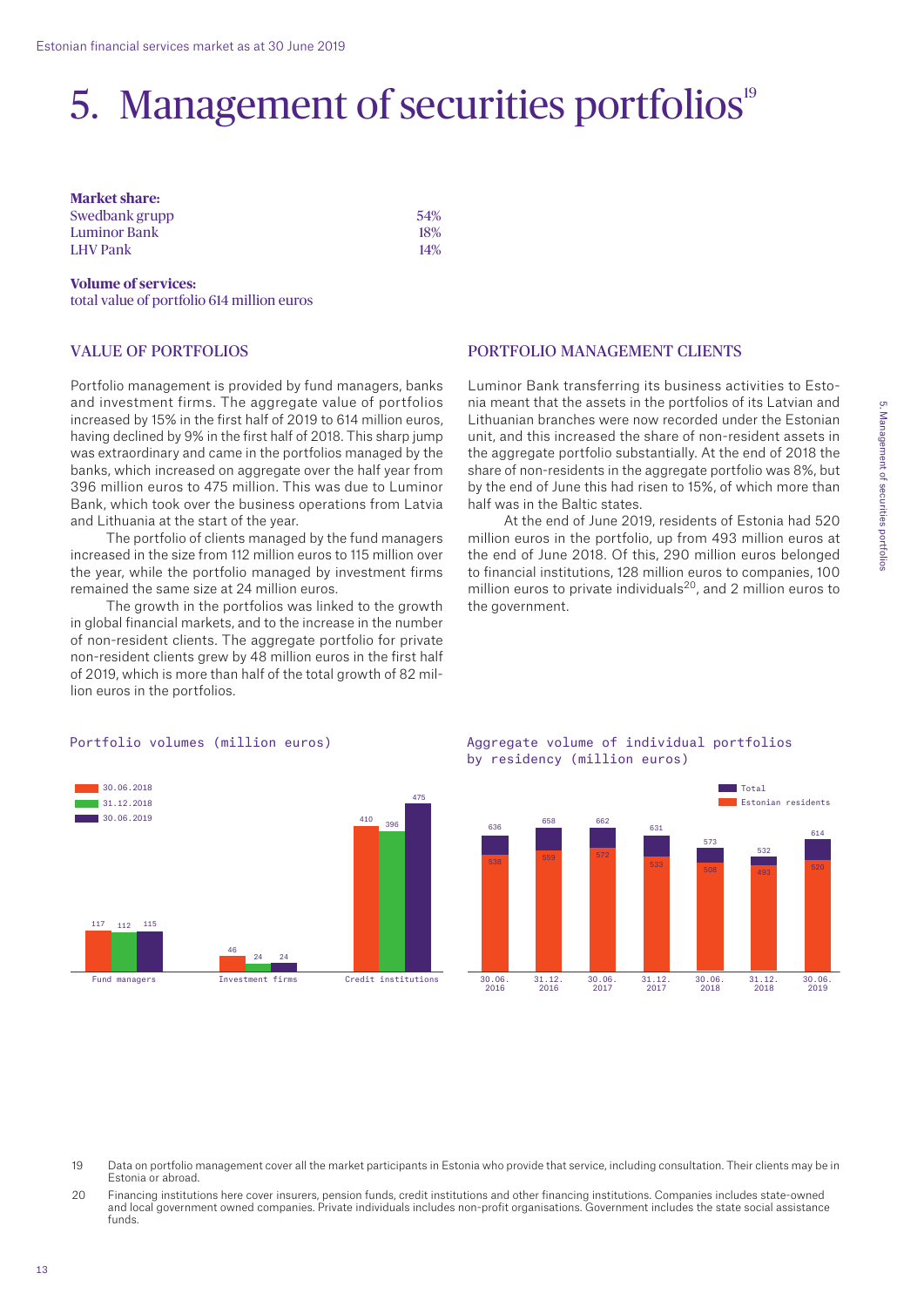#### Portfolio managers

Companies in the Swedbank group had the largest market share for portfolio management at the end of June 2019, with 54%, Luminor Bank climbed into second place with 18% market share, followed by LHV Pank with 14%.

Among the banks, Swedbank had the largest portfolio with 46% of the market, followed by Luminor Bank with 24% and LHV Pank with 19%.

#### Market share of portfolio management by service provider as at the end of June 2019 (end of June 2018 in brackets)



Only two managers offered a securities portfolio management service, and of these, Swedbank Investeerimisfondid had the largest portfolio.

There were also only two investment funds that offer portfolio management, and the one with the largest portfolio was Kawe Kapital. sme<br>Iio nortfolio r

#### Market share of portfolio management by fund managers as at the end of June 2019 (end of June 2018 in brackets)

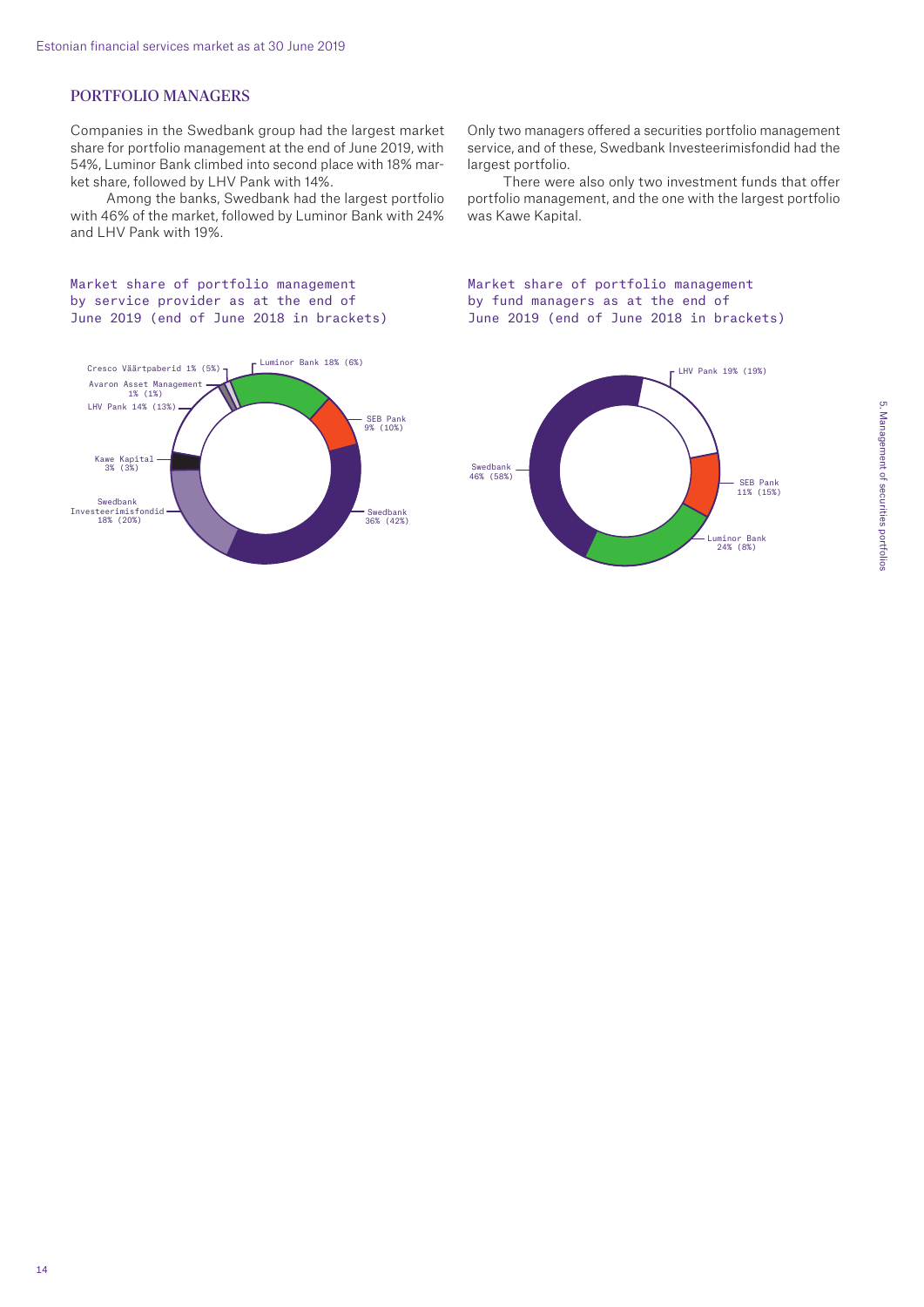### 6. The life insurance market

Life insurance contracts are provided in Estonia by insurers registered in Estonia, Estonian branches of foreign insurers, and foreign insurers operating internationally. Cross-border services are mainly provided in Estonia through Estonian insurance brokers and the volume of cross-border contracts was practically non-existent in the first half of 2019 at 0.2 million euros.

This means the Estonian life insurance market is almost entirely in the hands of insurers operating in Estonia.

In the first half of the year, 70% of life insurance contracts were signed through insurance agents, 29% were signed with the insurer or an employee as a direct sale, and 1% were signed through insurance brokers.

Insurance contracts signed through different sales channels by number of

#### Life insurance premiums paid in the first half of 2019 (the first half of 2018 in brackets)



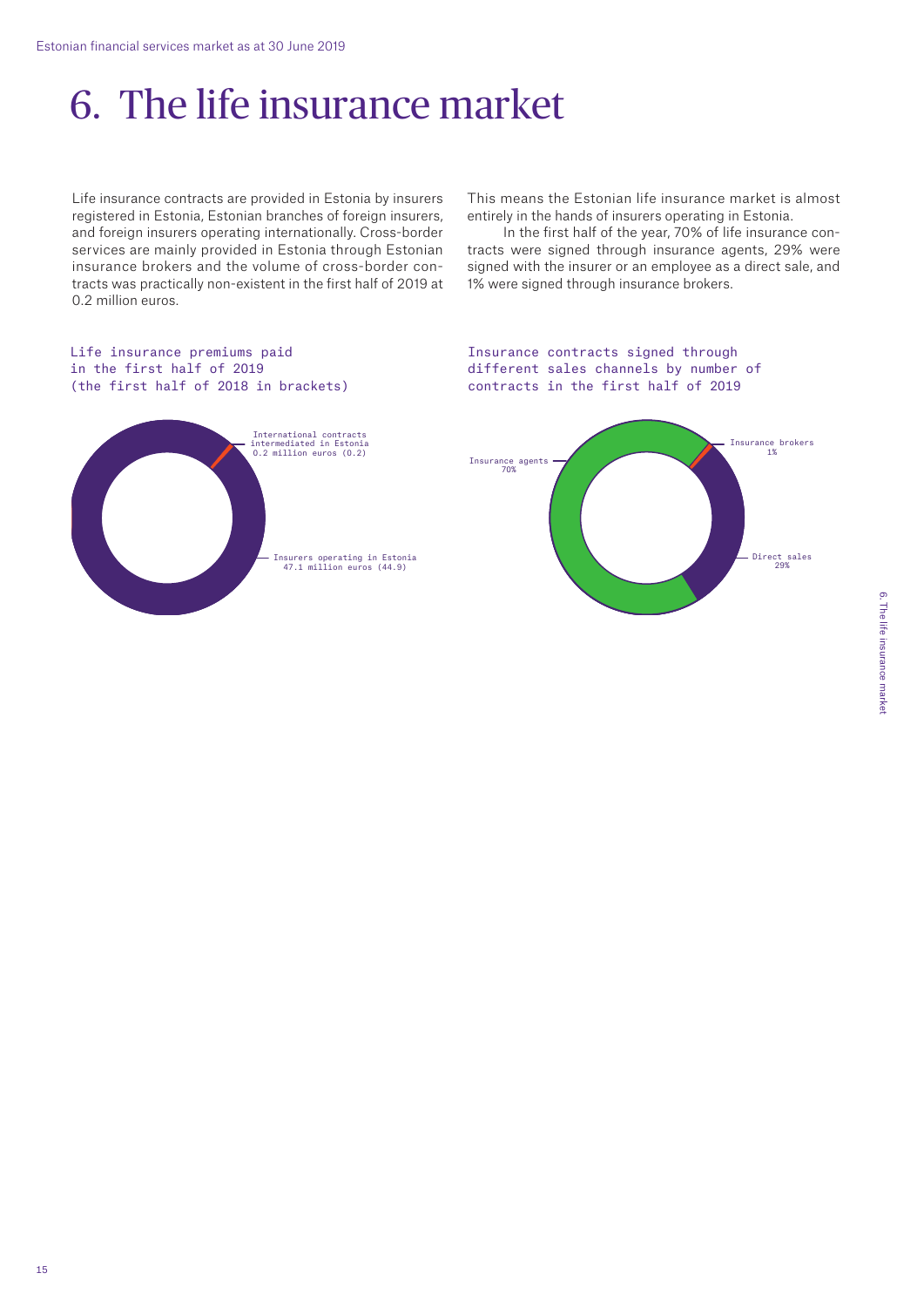### 6.1. Insurance companies providing life insurance

#### **Market share:**

| Swedbank Life Insurance SE              | 39%        |
|-----------------------------------------|------------|
| SEB Elu- ja Pensionikindlustus          | 26%        |
| Compensa Life Vienna Insurance Group SE | <b>22%</b> |

#### **Volume of services:**

premiums of 47 million euros were received in the first half of 2019

#### Insurance premiums

In the first half of 2019 the life insurance companies in Estonia received 47 million euros in insurance premiums<sup>21</sup>. In the first half of the previous year they received 45 million euros in premiums, meaning the volume had increased by 5% over the year.

The largest part of the growth in insurance premiums came from annuities, which increased in volume over the year from 10 million euros to 13 million. Premiums for whole life insurance also increased, from 9 million euros to 10 million. There was a decline though in products designed for saving for pensions, as unit linked life insurance was down from 17 million euros to 15 million, and capital endowment insurance was down from 6 million euros to 5 million.

The life insurance product that received the largest amount of premiums was again unit linked life insurance, which accounted for 33% of all life insurance products in the first half of 2019, down from 38% a year earlier. It was followed by annuities, which accounted for 26% at the end of June, up from 21% a year earlier. Whole life insurance was in third place with a share of 21%, up from 20% the year before. Capital endowment insurance accounted for 12% of all life insurance products, having been 13% a year previously.

#### Life insurance providers

Swedbank Life Insurance SE, SEB Elu- ja Pensionikindlustus and Compensa Life Vienna Insurance Group SE, the three largest life insurance companies, received a total of 87% of all insurance premiums in the first half of 2019, up from 86% a year earlier.

The biggest growth over the year was in the amount of premiums received by Compensa Life Vienna Insurance Group SE, which increased its market share from 19% to 22%. The volume of insurance premiums increased with support from annuities.

The market share of Swedbank Life Insurance SE fell from 41% to 39%, while that of SEB Elu- ja Pensionikindlustus remained at 26%.

Life insurance premiums by type of insurance (million euros)



Market share of life insurance by premiums received in the first half of 2019 (the first half of 2018 in brackets)

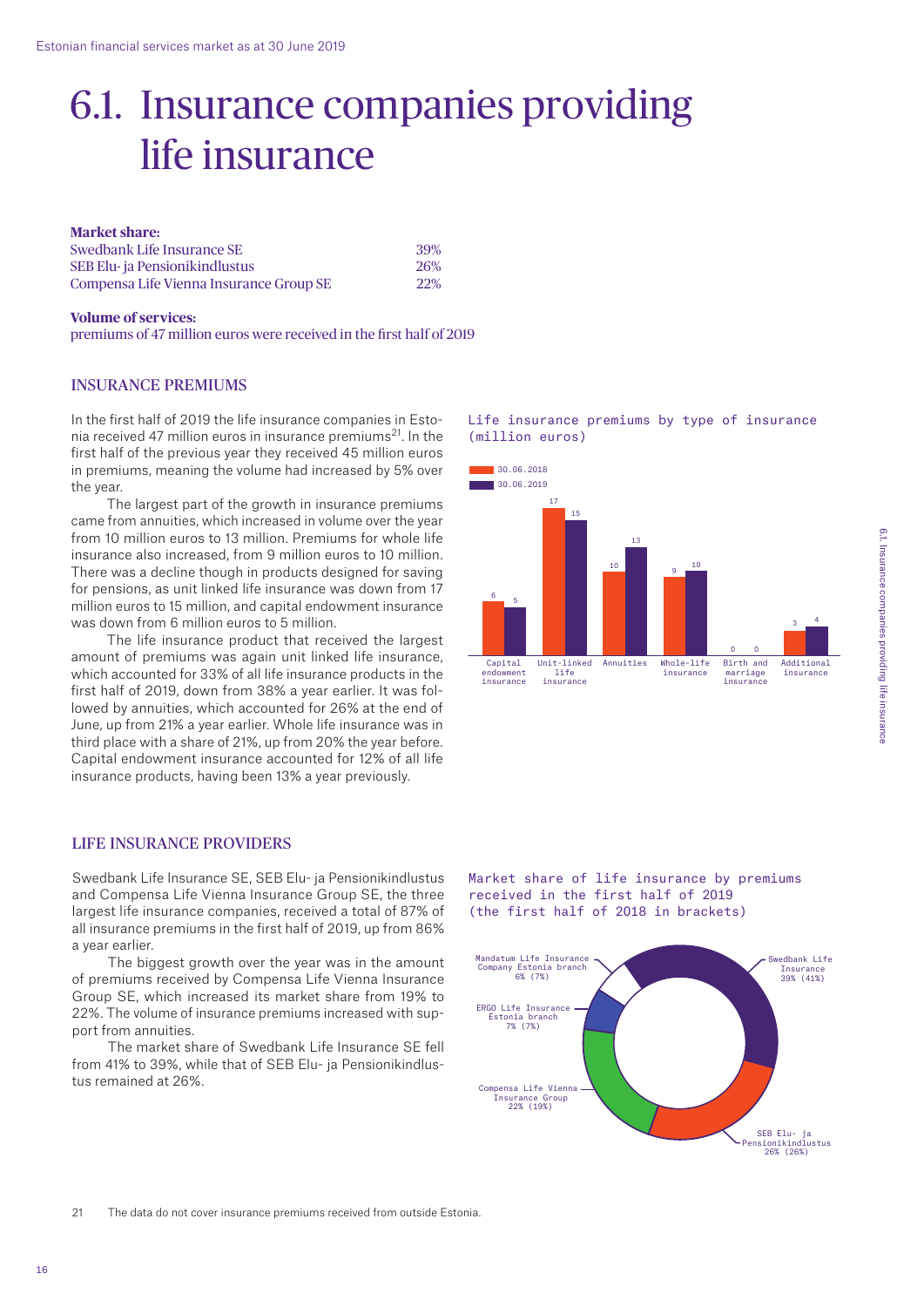The volume of capital endowment insurance payments fell constantly throughout the year at all life insurers. The market shares of insurers did not particularly change. The biggest provider of capital endowment insurance in Estonia at the end of June was SEB Elu- ja Pensionikindlustus, which had 51% of the market.





Unit linked life insurance also received less in premiums than a year earlier. Premiums were down at all life insurers, but especially at SEB Elu- ja Pensionikindlustus. Swedbank Life Insurance SE was again the largest provider of unit linked life insurance in Estonia, with 57% of the market at the end of June.

Market share of unit-linked life insurance as at the end of June 2019 (end of June 2018 in brackets)



Inflows of annuity payments were the highest ever in the first half of 2019, as a total of 13 million euros of payments were received. There were also some changes in market share. Compensa Life Vienna Insurance Group SE was again the largest provider of annuity services in Estonia, though its market share fell from 66% to 64%. It was followed by SEB Elu- ja Pensionikindlustus, which increased its market share over the year from 19% to 23%.

The market shares of whole life insurance providers did not change meaningfully during the year. Swedbank Life Insurance SE had the largest market share with 64%, followed by SEB Elu- ja Pensionikindlustus with 26%.

#### Market share of annuities as at the end of June 2019 (end of June 2018 in brackets)



Market share of whole life insurance as at the end of June 2019 (end of June 2018 in brackets)

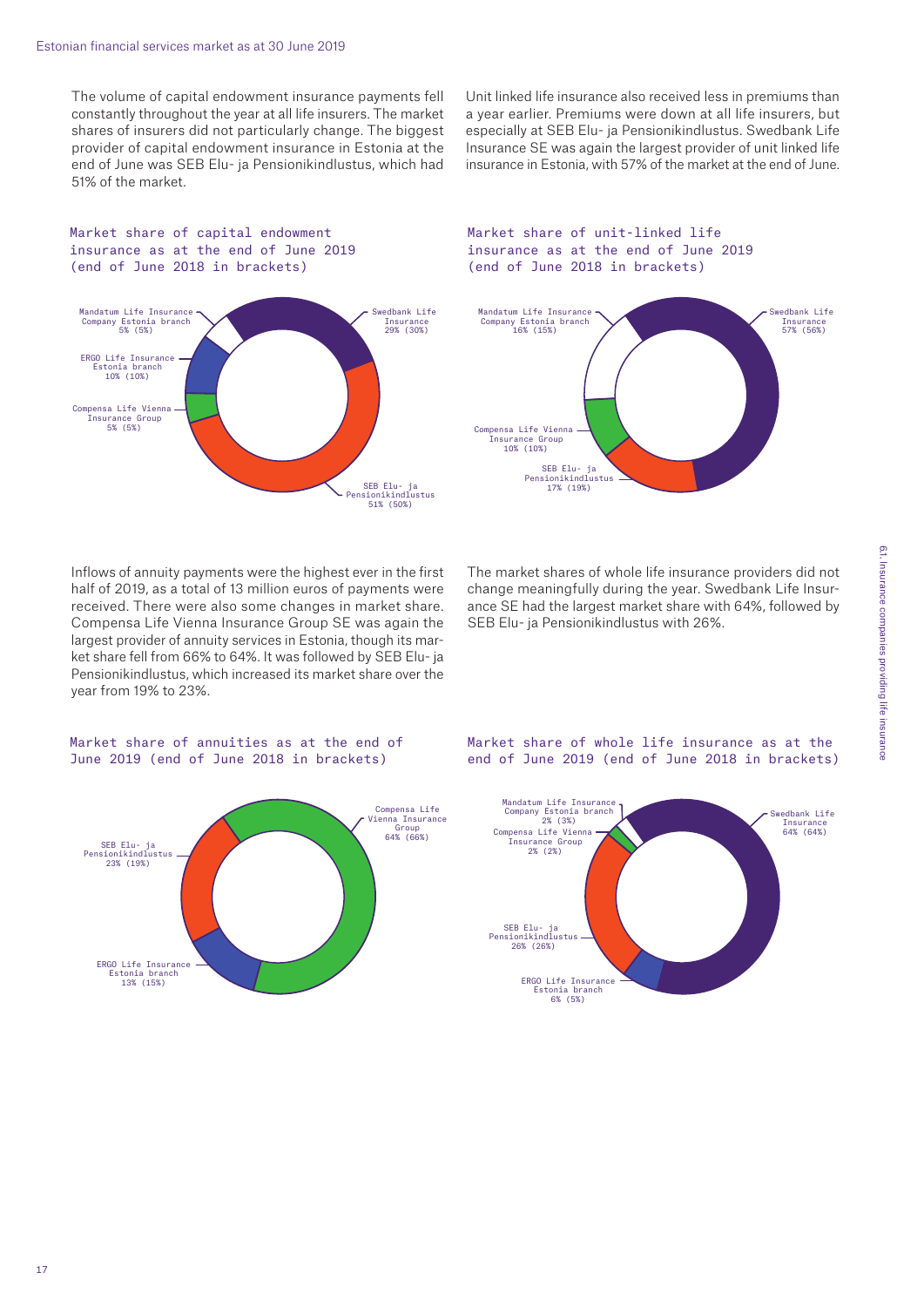## 6.2. Insurance brokers intermediating life insurance

#### **Market share:**

| KindlustusEst Kindlustusmaakler | <b>37%</b> |
|---------------------------------|------------|
| UADBB Aon Baltic Estonia branch | <b>31%</b> |
| <b>IIZI Kindlustusmaakler</b>   | 23%        |

#### **Clients:**

449 contracts intermediated

#### **Volume of services:**

premiums of 430,445 euros were intermediated in the first half of 2019

#### Insurance premiums intermediated

Data received by Finantsinspektsioon show that insurance brokers registered in Estonia intermediated a total of 430,445 euros of life insurance premiums in the first half of 2019. Although the volume of insurance premiums intermediated increased by 24% over the year, the amount collected by brokers remains very small at below 1% of the life insurance premiums of Estonian insurers.

Insurance brokers mainly intermediated accident and illness insurance, for a total of 297,000 euros, and other life insurance contracts worth 134,000 euros. The most popular type of insurance among other life insurance contracts was risk life insurance. Annuity payments of 6000 euros were intermediated, while no premiums for unit linked life insurance were intermediated at all.

The life insurance brokers in Estonia also intermediate a lot of contracts from insurers in countries of the European Economic Area, and in the first half of 2019 these accounted for 56%, or 241,000 euros, of the insurance premiums of brokers, having been 46% or 161,000 euros a year earlier.

#### Insurance premiums intermediated through insurance brokers by type of life insurance (thousand euros)



### Insurance brokers

In the first half of 2019, 10 insurance brokers intermediated life insurance contracts.

Because the volume of premiums intermediated is small, the market shares of life insurance brokers are quite volatile, as each new contract can affect the market share of its broker substantially.

KindlustusEst Kindlustusmaakler had the largest share in the first half of 2019 with 37%. It was followed by UADBB Aon Baltic Estonia branch with 31% and IIZI Kindlustusmaakler with 23%.

#### Market share of insurance brokers by life insurance premiums received in the first half of 2019 (the first half of 2018 in brackets)



\* The market shares of other insurance brokers intermediating life insurance were: Kominsur Kindlustusmaakler OÜ 2.1%, Pro Kindlustusmaakler OÜ 0.7%, OÜ Marks ja Partnerid Kindlustusmaaklerid 0.4%, OÜ ABC Kindlustusmaaklerid 0.3%, and Ultima Kindlustusmaakler OÜ 0.0%.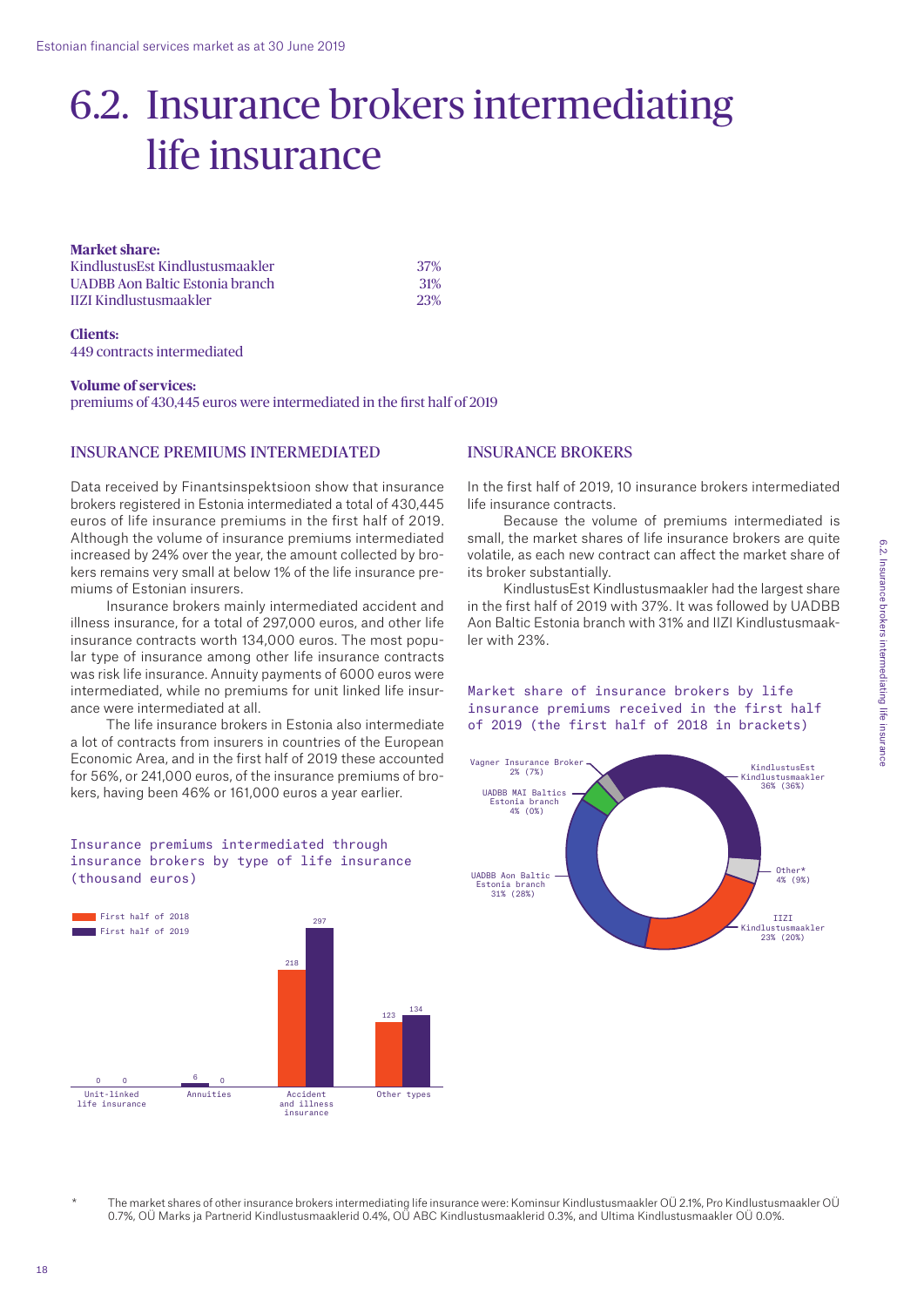## 7. The non-life insurance market

Non-life insurance contracts are provided in Estonia by insurers registered in Estonia, Estonian branches of foreign insurers, and foreign insurers operating internationally. Cross-border services are mainly provided in Estonia through Estonian insurance brokers and the value of cross-border insurance contracts increased from 24 million euros to 25 million euros in the first half of 2019.

In the first half of the year, 20% of non-life insurance contracts were signed through insurance agents<sup>22</sup>, 54% were signed with the insurer or an employee as a direct sale, and 26% were signed through insurance brokers.

#### Volume of insurance premiums in non-life insurance in the first half of 2019





Insurance agents 20% Insurance brokers  $268$ Direct sales 54%

22 This amount includes internal group agents.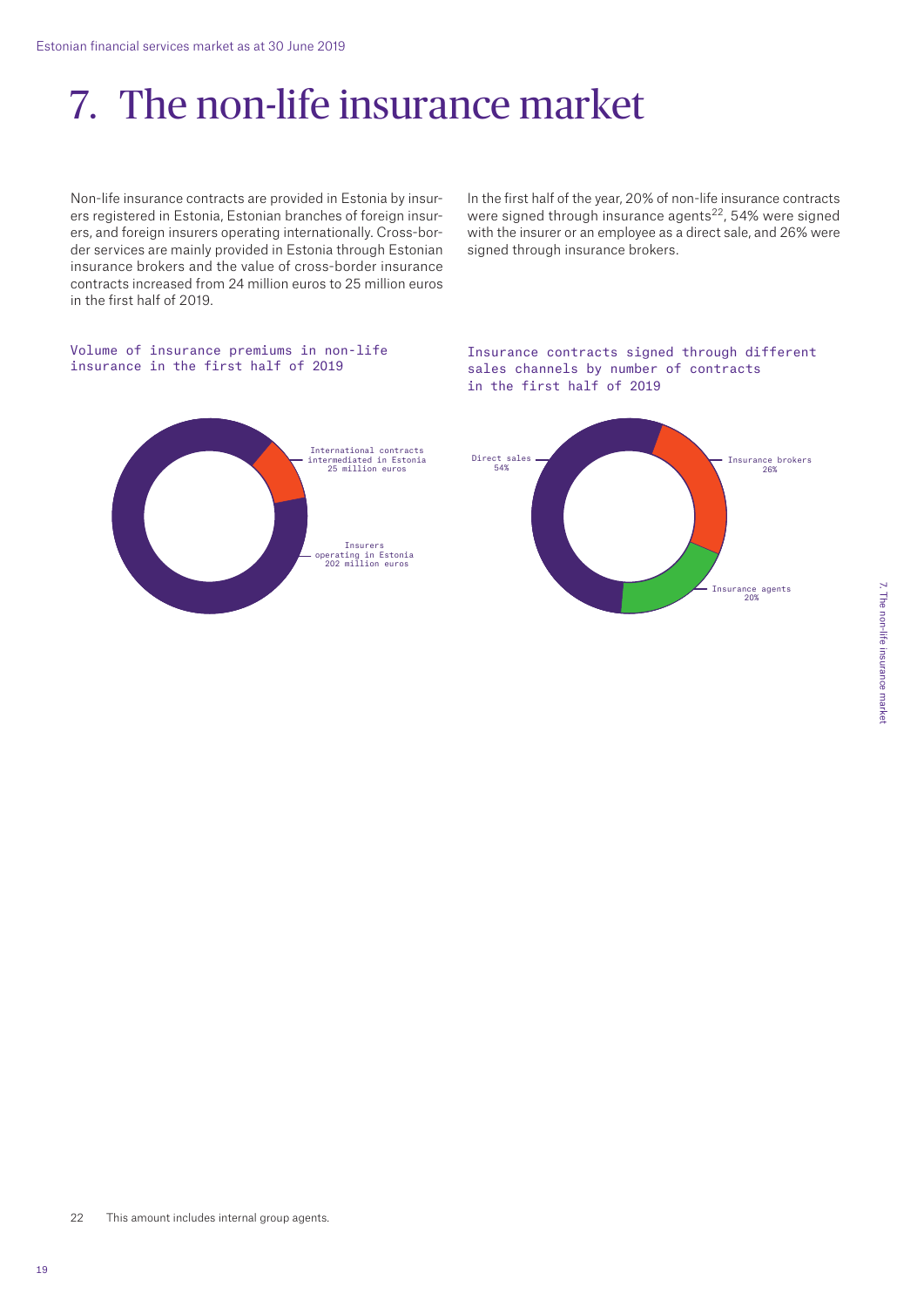### 7.1. Insurance companies providing non-life insurance<sup>23</sup>

| <b>Market share:</b>   |        |
|------------------------|--------|
| IF P&C Insurance AS    | 19%    |
| Swedbank P&C Insurance | 18%    |
| ERGO Insurance         | $17\%$ |

**Clients:** information unavailable

**Volume of services:**  premiums of 202 million euros were received in the first half of 2019

#### Insurance premiums

From 2018 the method used by insurers operating in Estonia for recording insurance premiums changed $24$ , and so the statistics on insurance premiums for 2019 are not comparable with those from earlier years. For this reason this report does not contain a separate comparison with earlier periods for non-life insurance.

Non-life insurance companies operating in Estonia and branches of foreign non-life insurers received a total of 202 million euros in insurance premiums in the first half of 2019. Estonian branches of foreign insurers received 28% of all insurance premiums, or 57 million euros.

The most popular type of insurance was again land vehicle insurance, or comprehensive insurance, for which 65 million euros in insurance premiums was paid in the first half of the year. This was followed by 54 million euros paid for third-party motor insurance and 53 million euros for property insurance.

Insurance payouts of 112 million euros were made during the first half of the year, the largest part of which was the 43 million euros paid out for land vehicle insurance. A further 31 million euros was paid out for third-party motor insurance and 27 million euros for property insurance.



#### Non-life insurance premiums by type of insurance (million euros)

#### Non-life insurance payouts by type of insurance (million euros)



23 Data on non-life insurance cover only contracts signed in Estonia and do not include contracts signed by branches of Estonian insurers abroad. 24 Since 2018, insurance companies operating in Estonia have recorded insurance premiums using the accrual method, like insurance brokers do, not the revenue method as they did earlier. This change meant that the insurance premiums received in 2018 were much larger than those in previous years, as future payments from the insurance contract are considered as receipts.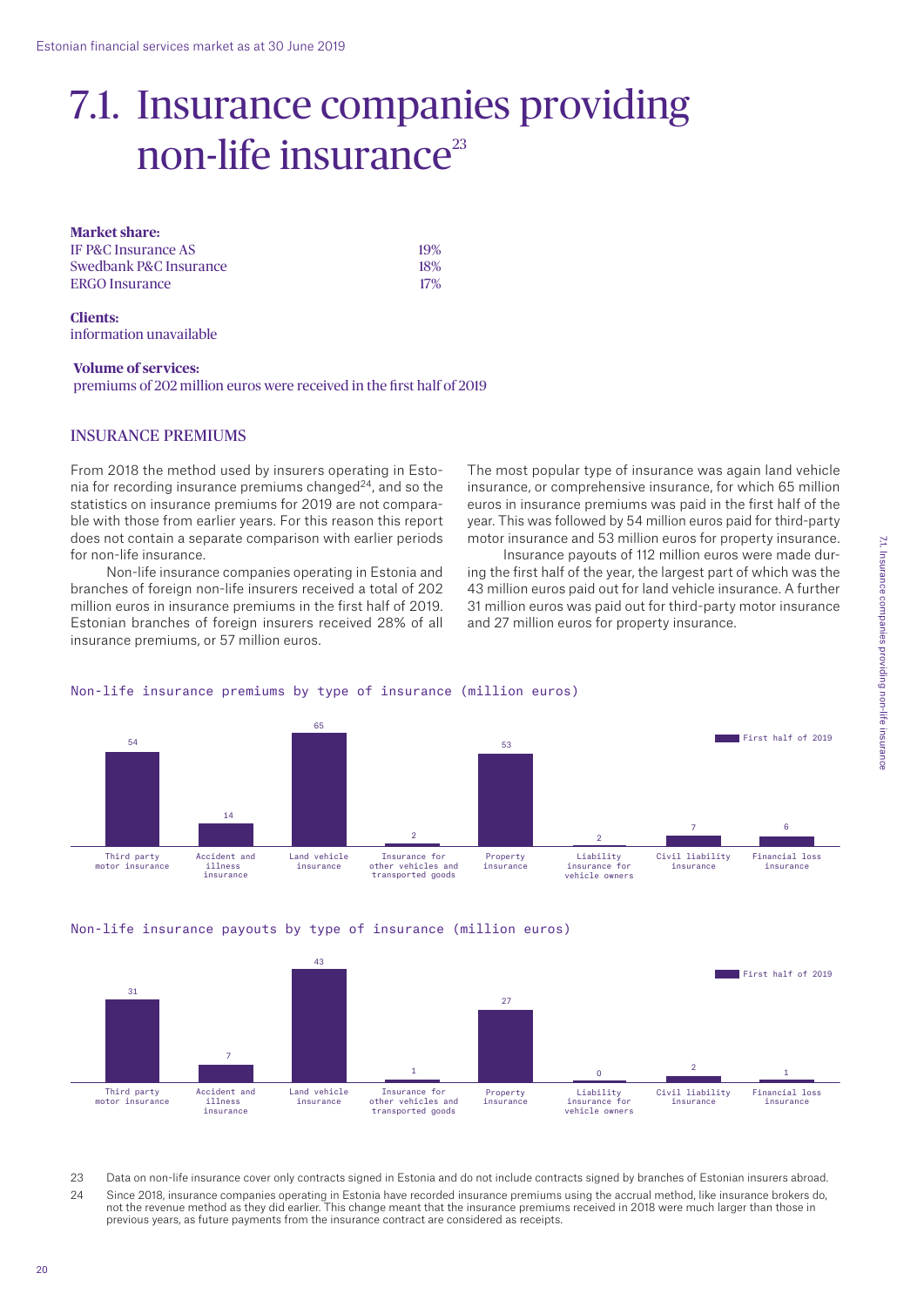#### Insurance providers

The largest market share by insurance premiums received was the 19% share held by If P&C Insurance. This was followed by Swedbank P&C Insurance with 18% and ERGO Insurance with 17%.

The largest market share in third-party motor insurance was held by ERGO Insurance SE with 22%, followed by AB Lietuvos draudimas Estonia branch with 16% and If P&C Insurance with 14%.

Swedbank P&C Insurance had the largest share of land vehicle insurance with 21%, while If P&C Insurance and AB Lietuvos draudimas Estonia branch each had 19%.

If P&C Insurance had 24% market share in property insurance, Swedbank P&C Insurance had 20% and AB Lietuvos draudimas Estonia branch had 15%.

#### Market share of non-life insurance premiums received in the first half of 2019



#### Market share for land vehicle insurance as at the end of June 2019



#### Market share for property insurance as at the end of June 2019

Market share for motor insurance as at the end of June 2019

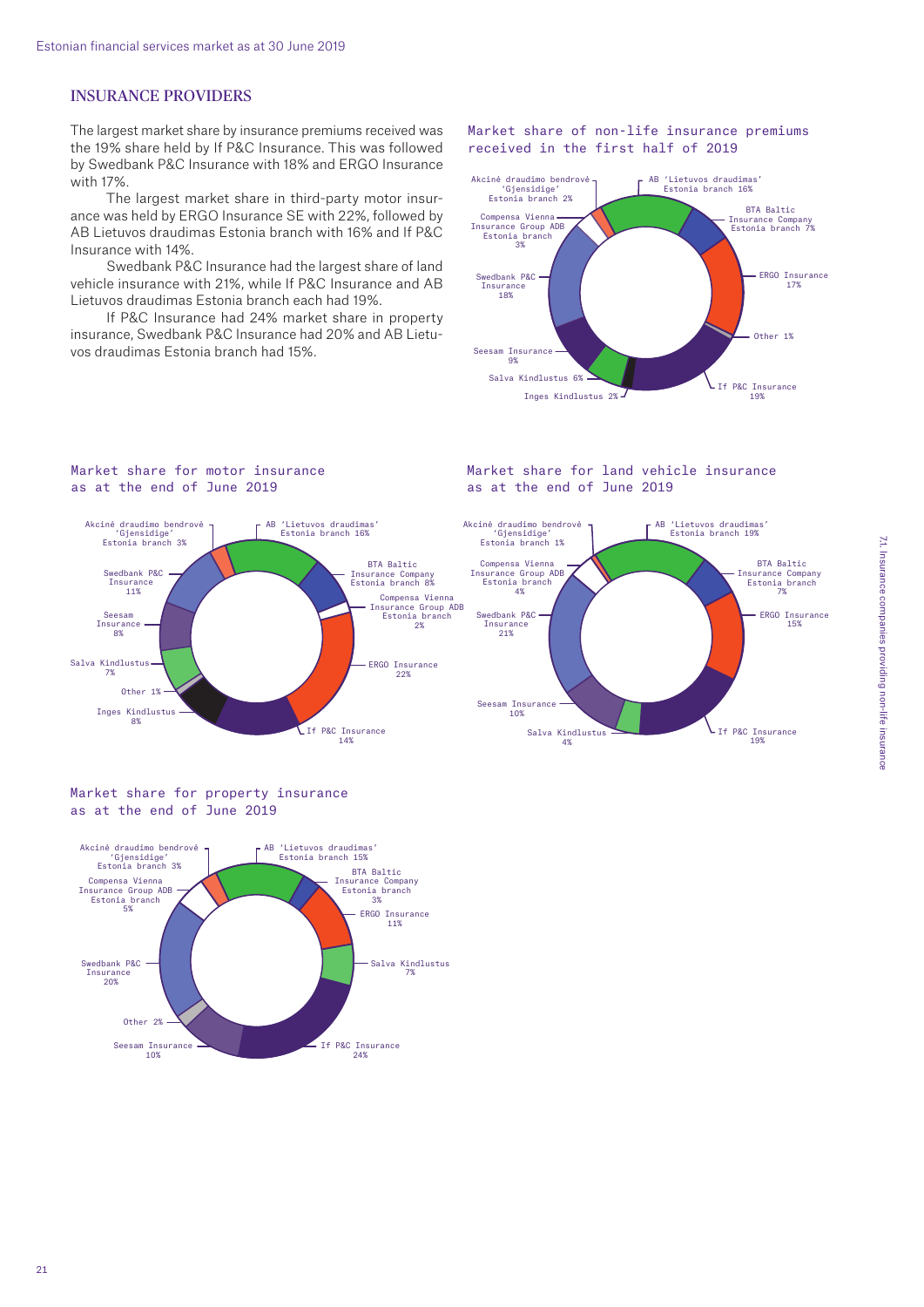### 7.2. Insurance brokers intermediating non-life insurance

| <b>Market share:</b>      |     |
|---------------------------|-----|
| IIZI Kindlustusmaakler    | 31% |
| Marsh Kindlustusmaakler   | 15% |
| Vandeni Kindlustusmaakler | 8%  |

#### **Clients:**

407,565 contracts intermediated

#### **Volume of services:**

premiums of 99 million euros were intermediated in the first half of 2019

#### Insurance premiums intermediated

Data received by Finantsinspektsioon show that insurance brokers registered in Estonia intermediated a total of 99 million euros in premiums under non-life insurance contracts in the first half of 2019<sup>25</sup>, which was 7 million euros more than a year previously. At the same time the number of contracts fell by 2% to 407,565.

The largest type of insurance by insurance premiums intermediated by brokers was insurance for land vehicles, where 28 million euros of insurance premiums were intermediated. The next most popular types of insurance were third-party motor insurance with 25 million euros, and property insurance with 17 million euros.

Estonian insurance brokers intermediate contracts from both Estonian and foreign insurance companies.

In the first half of the year, 75% or 74 million euros of all the insurance premiums intermediated were those of Estonian insurance companies, and 25%, or 25 million euros, went to foreign insurers. The largest share of the contracts of foreign insurers were the 12 million euros of insurance for other vehicles and goods under transport, followed by 8 million euros of insurance against monetary loss, and 2 million euros of property insurance.

In the first half of the year, 36% of all the non-life insurance premiums taken in by Estonian insurers came through brokers. The biggest shares of premiums through brokers were of 57% in insurance for other vehicles, covering air and water transport, and of 45% in third-party motor insurance.



#### Insurance premiums intermediated through insurance brokers by type of non-life insurance (million euros)

Share of insurance premiums intermediated through insurance brokers of insurers operating in Estonia



25 As well as contracts with insurers, contracts with foreign reinsurers were also intermediated by brokers, but they are not covered in this review. They received 0.2 million euros in insurance premiums in the first half of 2019.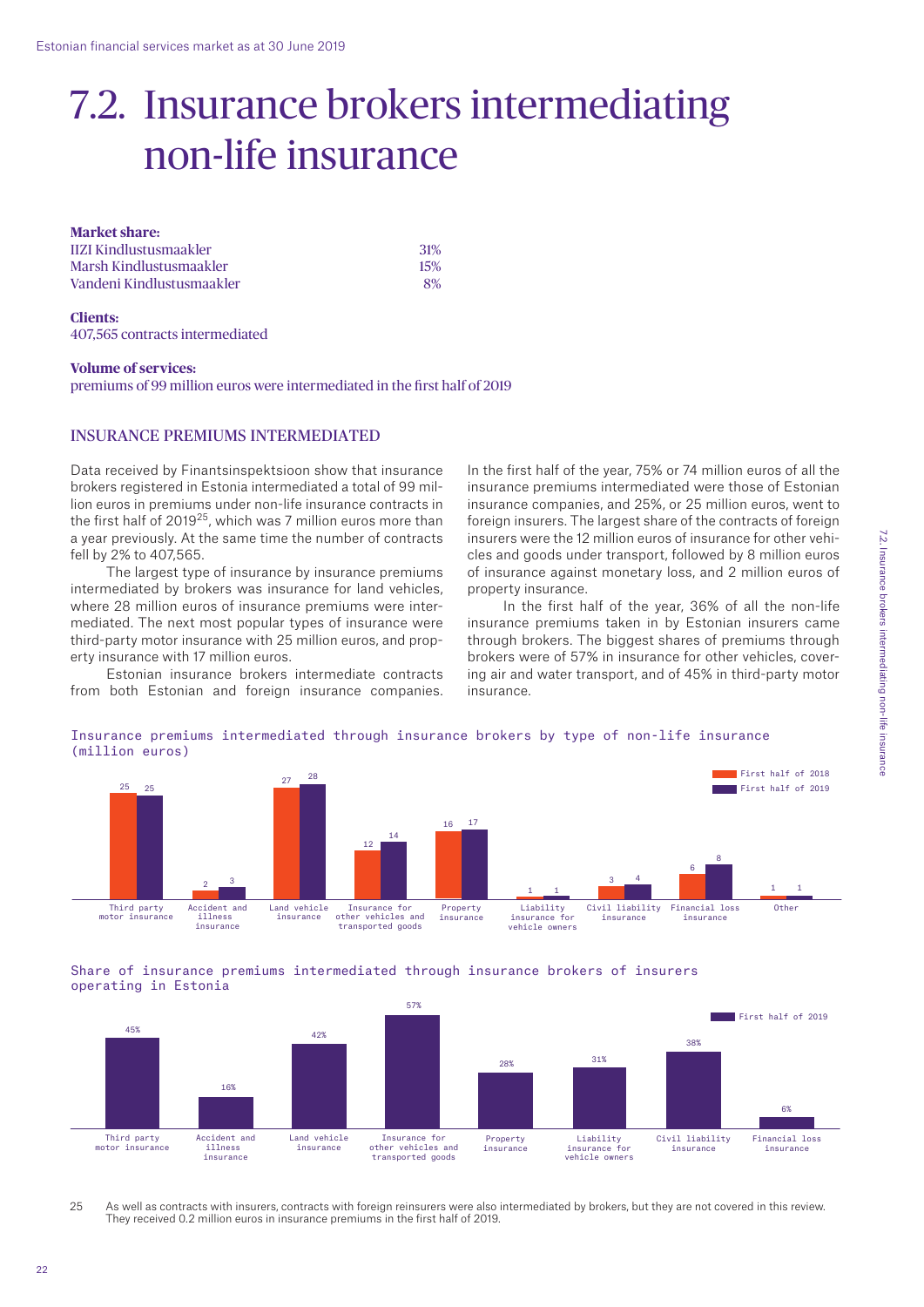#### Insurance brokers

There were 37 insurance brokers intermediating non-life insurance contracts in the first half of 2019. IIZI Kindlustusmaakler held the largest market share among them with 31%, followed by Marsh Kindlustusmaakler with 15% and Vandeni Kindlustusmaakler with 8%.

#### Market share of insurance brokers by non-life insurance premiums received in the first half of 2019



At the end of June 2019 IIZI Kindlustusmaakler had the largest market share for third-party motor insurance with 57%, followed by KindlustusEst Kindlustusmaakler with 8% and CHB Kindlustusmaakler with 4%.

held by IIZI Kindlustusmaakler with 42%, followed by KindlustusEst Kindlustusmaakler with 9% and Smart Kindlustusmaakler with 8%.

The largest market share for insurance of land vehicles was

### Market share of insurance brokers for third party motor insurance as at the end of June 2019 (end of June 2018 in brackets)



Market share of insurance brokers for land vehicle insurance as at the end of June 2019 (end of June 2018 in brackets)



Insurance Services SIA Estonia branch 0.9%, OÜ TIIB Kindlustusmaakler 0.7%, Foxtall Kindlustusmaakler OÜ 0.7%, Pro Kindlustusmaakler 22% (18%) 46% (45%) OÜ 0.6%, UADBB MAI Baltics Estonia branch 0.6%, OÜ Kindlustusmaakler Tiina Naur 0.6%, OÜ Marks ja Partnerid Kindlustusmaaklerid Kindlustusmaaklerid 2.1%, Aadel Kindlustusmaaklerid OÜ 2.1%, Fix Kindlustusmaakler OÜ 1.8%, Pluss Kindlustusmaakler OÜ 1.8%, Optimal maakler IIZI Kindlustusmaakler OÜ 1.5%, Credo Kindlustusmaaklerid OÜ 1.2%, Ultima Kindlustusmaakler OÜ 1.1%, NB Kindlustusmaakler OÜ 0.9%, Marine \* The market shares of other insurance brokers intermediating non-life insurance were: Kominsur Kindlustusmaakler OÜ 2.4%, OÜ ABC 0.5%, Lõuna Kindlustusmaakler OÜ 0.3%, FS Kindlustusmaakler OÜ 0.3%, Northern1 Insurance Solutions Kindlustusmaakler OÜ 0.3%, 1 Kindlustusmaakler OÜ 0.2%, Clemenc Kindlustusmaakler OÜ 0.2%, AVC Advisory Kindlustusmaakler OÜ 0.2%, Premium Kindlustusmaakler OÜ 0.1%, AID Kindlustusmaakler OÜ 0.0%, Direct Kindlustusmaakler OÜ 0.0%, Vector Kindlustusmaakler OÜ 0.0%, Allier Kindlustusmaakler OÜ 0.0%, and OÜ INZMO Kindlustusmaakler 0.0%.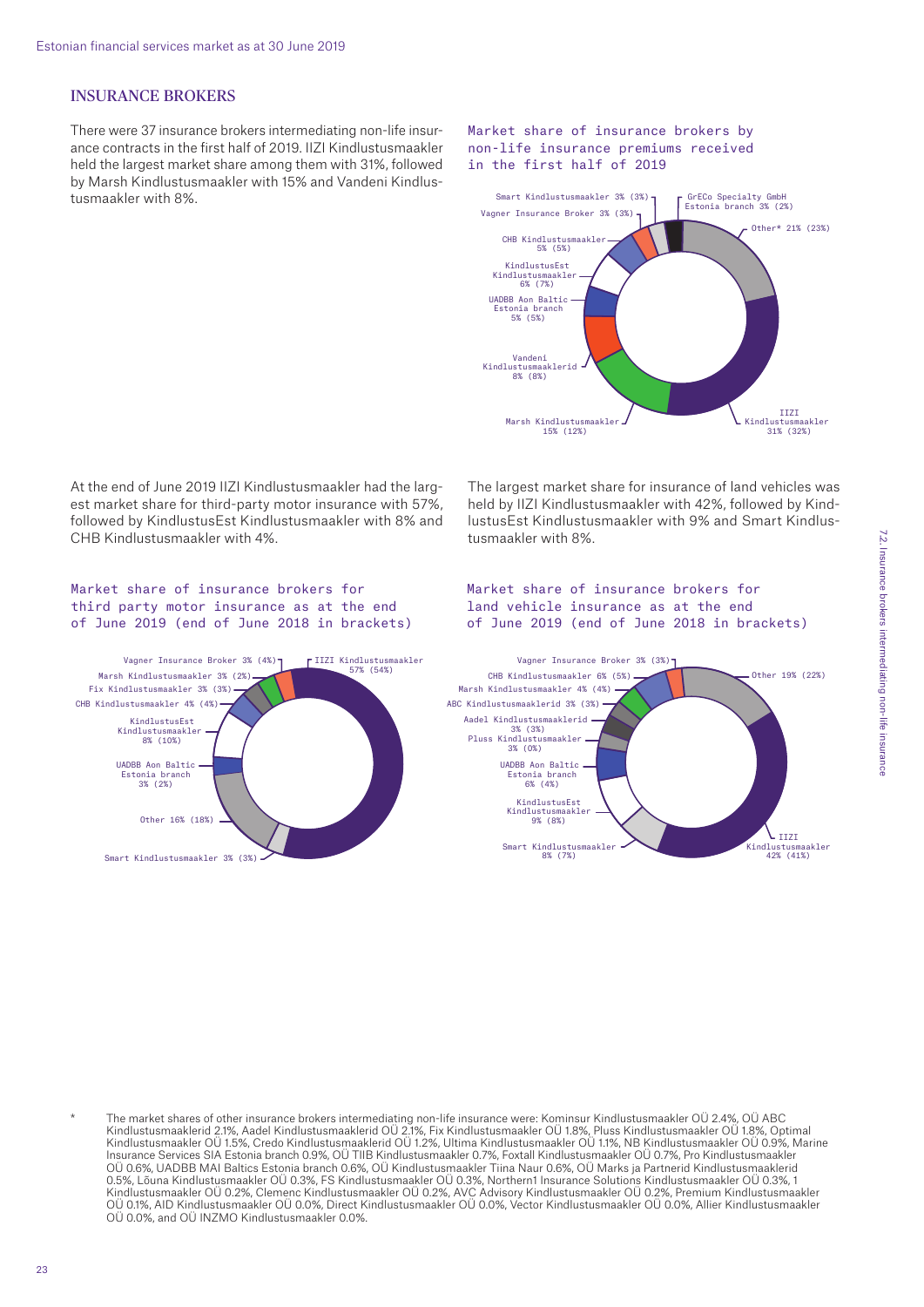with 21% and CHB Kindlustusmaakler with 12%. The market leader in property insurance was IIZI Kindlustusmaakler with 22% followed by Marsh Kindlustusmaakler travel insurance with 46%, followed by KindlustusEst Kindlustusmaakler with 9% and Pluss Kindlustusmaakler with 5%. IIZI Kindlustusmaaklerile also had the largest market share for

Market share of insurance brokers for property insurance as at the end of June 2019 (end of June 2018 in brackets)



Non-life insurers received 12.7 million euros in intermediation fees in the first half of 2019, up from 12.0 million euros a year earlier, and 91% of those fees were received by 15 of the 37 insurance brokers.

Market share of insurance brokers for travel insurance as at the end of June 2019 (end of June 2018 in brackets)

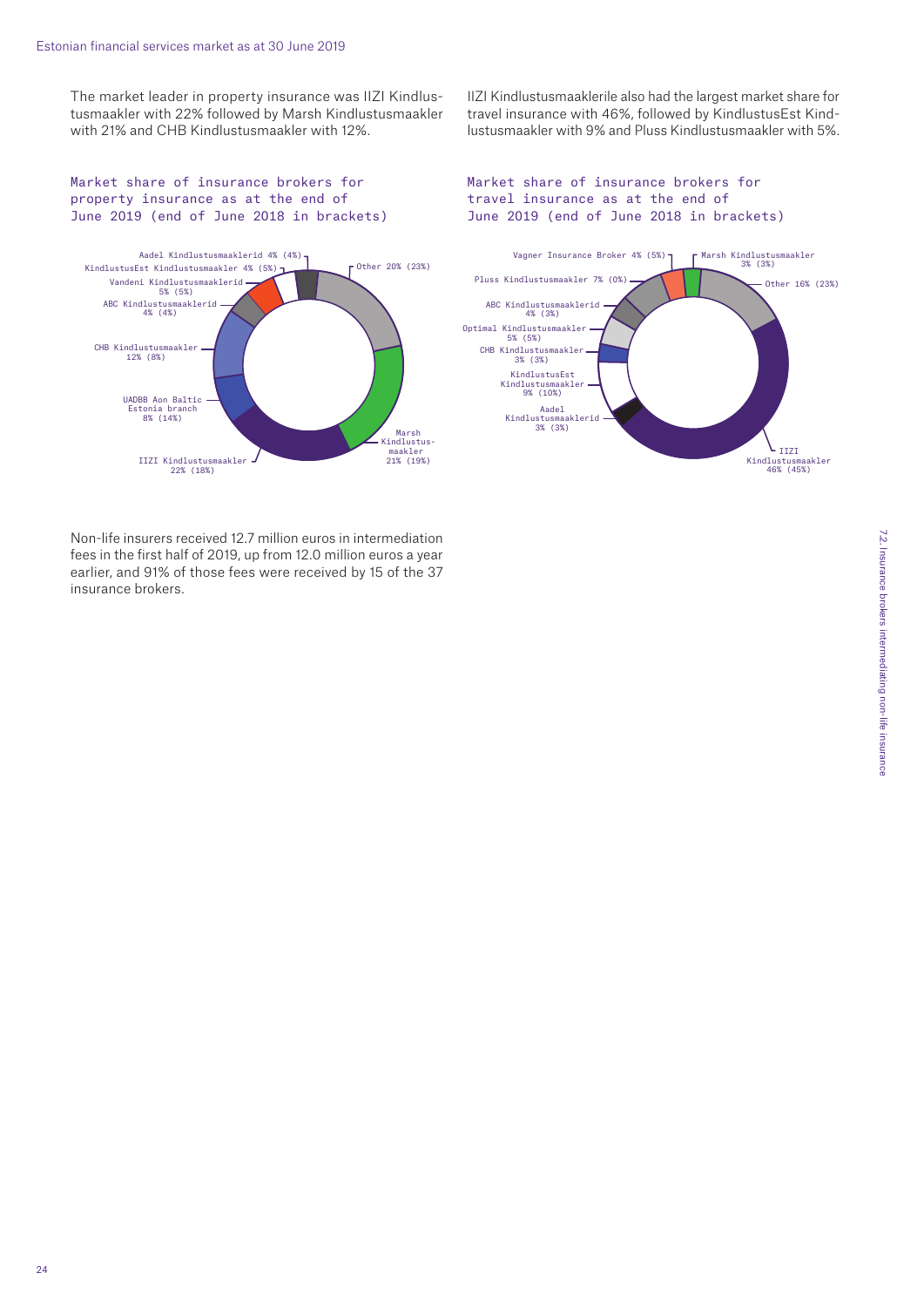### 8. Loans issued by credit institutions $26$

| <b>Market share:</b> |     |
|----------------------|-----|
| Swedbank             | 40% |
| <b>SEB Pank</b>      | 27% |
| Luminor Bank         | 15% |

**Private clients:**  814,757 current contracts

#### **Volume of services:**  total value of the consolidated loan portfolio 19.8 billion euros

#### THE LOAN PORTFOLIO

The stock of loans issued by credit institutions increased by 4.0% or 761 million euros in the first half of 2019 to stand at 19.1 billion euros by the end of June, having grown by 2.2% or 397 million euros in the first half of 2018.

The loan stock of private individuals<sup>27</sup> grew by 272 million euros in the first half of 2019, loans to businesses $^{28}$ increased by 217 million, and those to financial institutions grew by 295 million. The stock of loans issued to the general government declined by 22 million euros.

At the end of June, 9.0 billion euros had been issued in private loans, and 7.5 billion euros in corporate loans. Private loans accounted for 46% of the total portfolio and corporate loans for 38%. Loans to financial institutions<sup>29</sup> totalled 2.7 billion euros, and loans to the general government $30$ 0.6 billion. The largest part of the loan growth came from loans to financial institutions.

The biggest growth in the first half of 2019 among loans issued to private clients was of 223 million euros in housing loans, which brought the stock of such loans up to 7.8 billion euros by the end of June, meaning it exceeded the stock of loans to businesses. The stock of consumer loans grew by 51 million euros to 635 million euros by the end of June. The stock of study loans declined over the first half of the year though by 8 million euros to 71 million by the end of June.

#### Stock of loans to private individuals (million euros)



Loan stock (million euros)

Government Financial institutions

<sup>2314</sup> <sup>2392</sup> <sup>2687</sup>

<sup>7207</sup> <sup>7330</sup> <sup>7547</sup>

Companies Individuals

8764 9036

30.06.2018 31.12.2018 30.06.2019

504 588 566

26 Loans issued in Estonia by credit institutions.

- 27 Also includes non-profit institutions serving households (NPISHs).
- 28 Includes state-owned and local government owned companies.
- 29 Includes insurers and pension funds.

30 The general government covers the central government, local governments, state social insurance fund and other off-budget funds.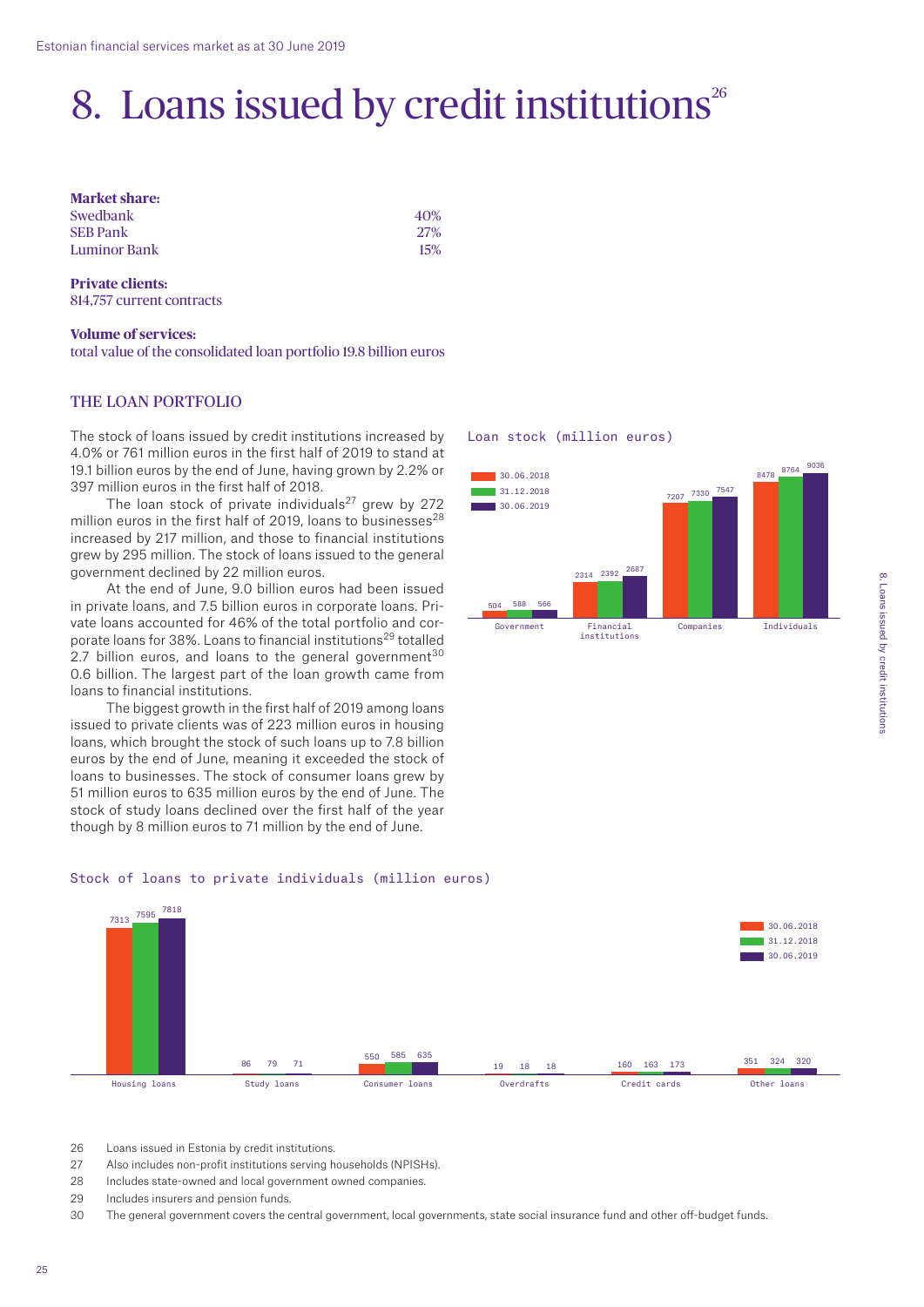#### The average loan burden of private clients

Like previously, the largest part of the loan burden of private clients was made up of housing loans in the first half of 2019. The average outstanding housing loan grew by 596 euros over the half year to 42,800 euros by the end of June. Next came vehicle leases, and the average outstanding lease of 10,463 euros was 246 euros more than six months earlier.

The average outstanding other loan<sup>31</sup> increased from 15,826 euros to 16,108 euros. The average amount outstanding in other loans is so large because such loans are also used to finance business activities.

The changes in the average stock of other loan types were smaller.

Consumer loans from banks, which average 2080 euros, are much larger than those from creditors, which average 723 euros. The average amount outstanding on credit cards was 803 euros at the end of June. The average outstanding study loan was 2164 euros.

The number of contracts with private clients increased by 56,352 in the first half of the year. The increase was so large primarily because of Holm Bank receiving its authorisation to operate, which meant that the new and former loan contracts of Holm Bank were recorded under credit institutions. The majority of the growth came from consumer loans as 47,888 contracts were added over the half year.

The number of housing loan contracts with private clients was 182,663 at the end of June, up from 179,967 at the end of 2018. There were 305,390 consumer loan contracts, up from 257,502 at the end of 2018; 216,004 credit card contracts, up from 208,768; 58,142 overdraft agreements, up from 55,004; 32,684 study loan contracts, down from 36,705; and 19,874 other loan contracts, down from 20,459.

#### Average outstanding loans issued to private individuals (euros)



#### THE MARKET SHARE FOR BANK LOANS

Like it was earlier, the Estonian loan market was mainly divided between three large credit institutions in the first half of 2019, and they had 82% of the market. Swedbank had the largest market share in the total loan portfolio with 40%, followed by SEB with 27% and Luminor Bank with 15%.

Danske Bank Estonia branch, which terminated its activities in autumn 2019, had 4% of the loan market at the end of June.

Holm Bank, which entered the market in spring, had less than 1% of the loan market at the end of June.

Market share of bank loans as at the end of June 2019 (end of June 2018 in brackets)

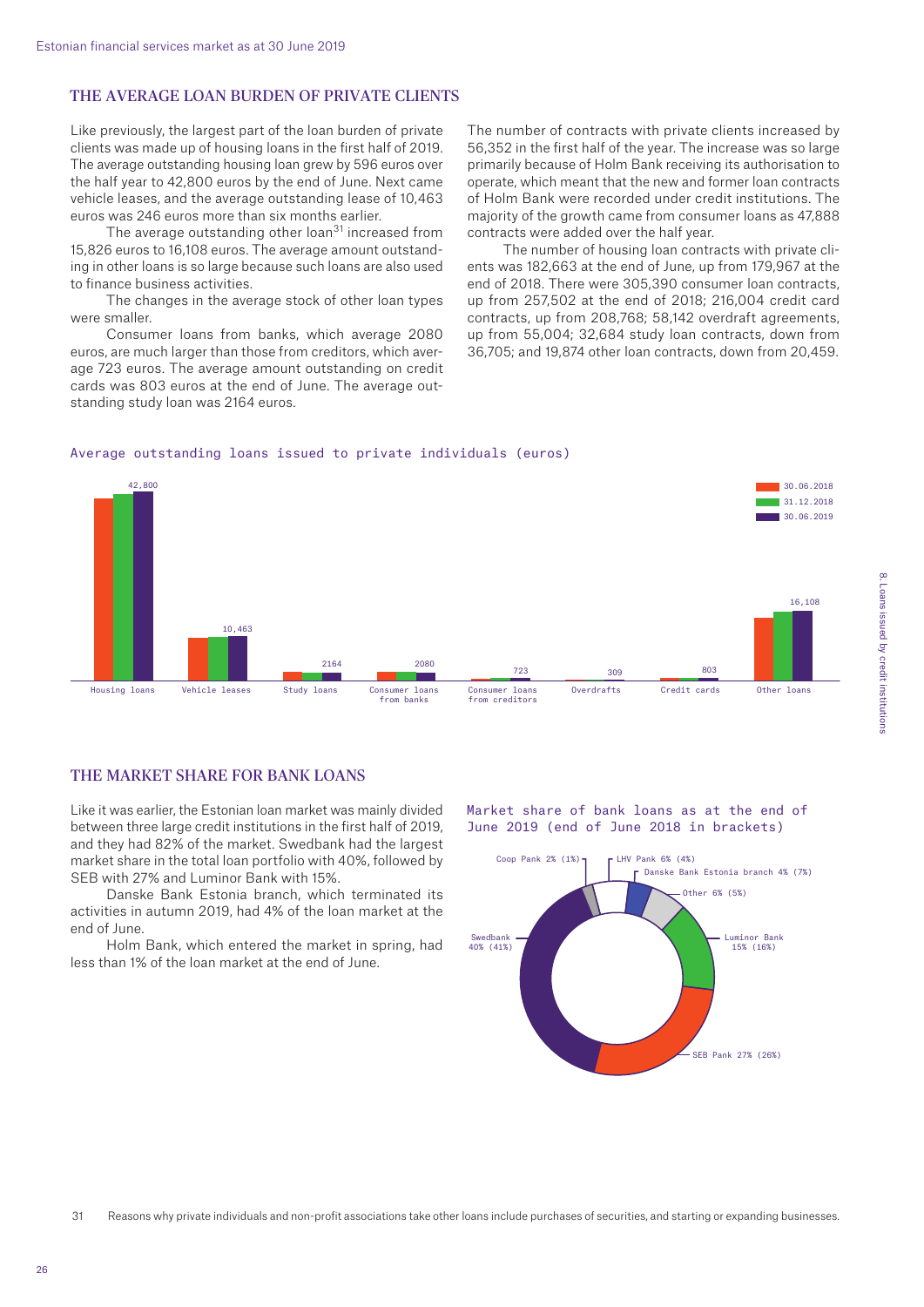The biggest lenders to the general government at the end of June were Swedbank, with market share of 30%, and Danske Bank Estonia branch with 27%. These two were followed by SEB, whose market share increased from 17% to 22%, and OP Corporate Bank Estonia branch, whose share increased from 10% to 15%.

The largest shares of loans to financial institutions were at Swedbank, which provided 33% of them, Luminor Bank with 27% and SEB Pank with 25%.

The biggest changes in corporate loans were the increases in market share from 24% to 27% for SEB Pank, and from 7% to 10% for LHV Pank. The market share of Danske Bank Estonia branch fell from 7% to 3%, while Swedbank maintained its market share of 38%, the largest share in the market. Luminor Bank's share of the market for corporate loans fell from 15% to 13%.



Swedbank with 46% and SEB with 27% again had the largest shares of the stock of loans to private individuals. The market share of Luminor Bank fell over the year from 15% to 13%.





Market share of loans to companies as at the end of June 2019 (end of June 2018 in brackets)



The market share of LHV Pank increased from 2% to 3% and that of Coop Pank from 1% to 2%.

Market share of loans to private individuals as at the end of June 2019 (end of June 2018 in brackets)

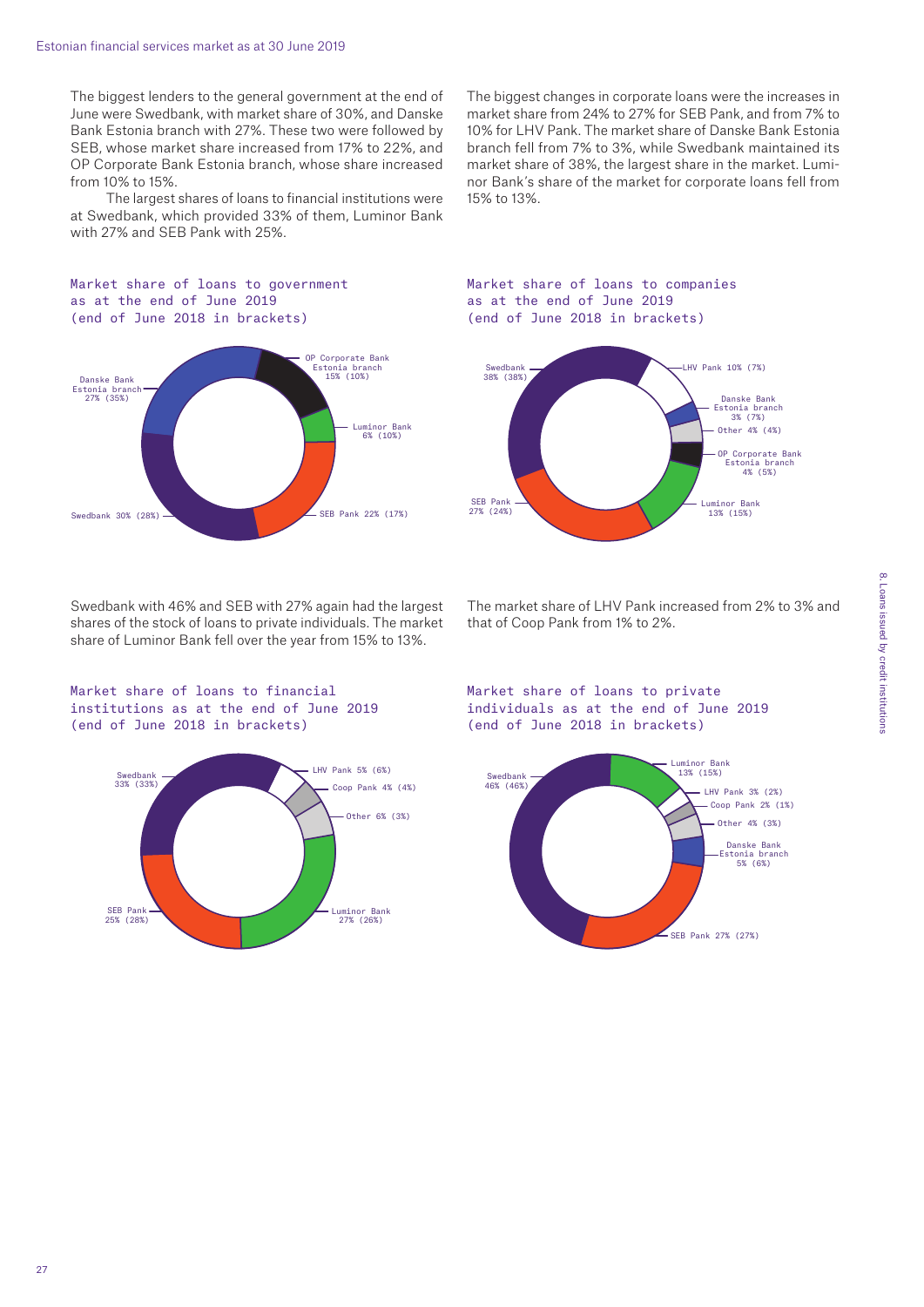The majority of loans to private clients were housing loans, which were 87% of private loans in June 2019.

The market leader for housing loans was again Swedbank, with 46%, followed by SEB with 29% and Luminor with 14%. The market share of Danske Bank Estonia branch fell from 7% to 6%.

Market share of housing loans to private individuals as at the end of June 2019 (end of June 2018 in brackets)



Swedbank had the largest share of the credit card market the end of the year with 67%, followed by SEB with 17% and Holm Bank with 8%.

The biggest change in consumer loans was that the market share of the market leader Swedbank fell from 59% to 48%, while the market share of smaller banks grew from 15% to 18% at Inbank, from 8% to 10% at TF Bank Estonia branch, and from 4% to 6% at Bigbank. A new entrant in the market was Holm Bank, which had earlier operated as a creditor and which had market share of 5% at the end of June.

#### Market share of consumer loans to private individuals as at the end of June 2019 (end of June 2018 in brackets)

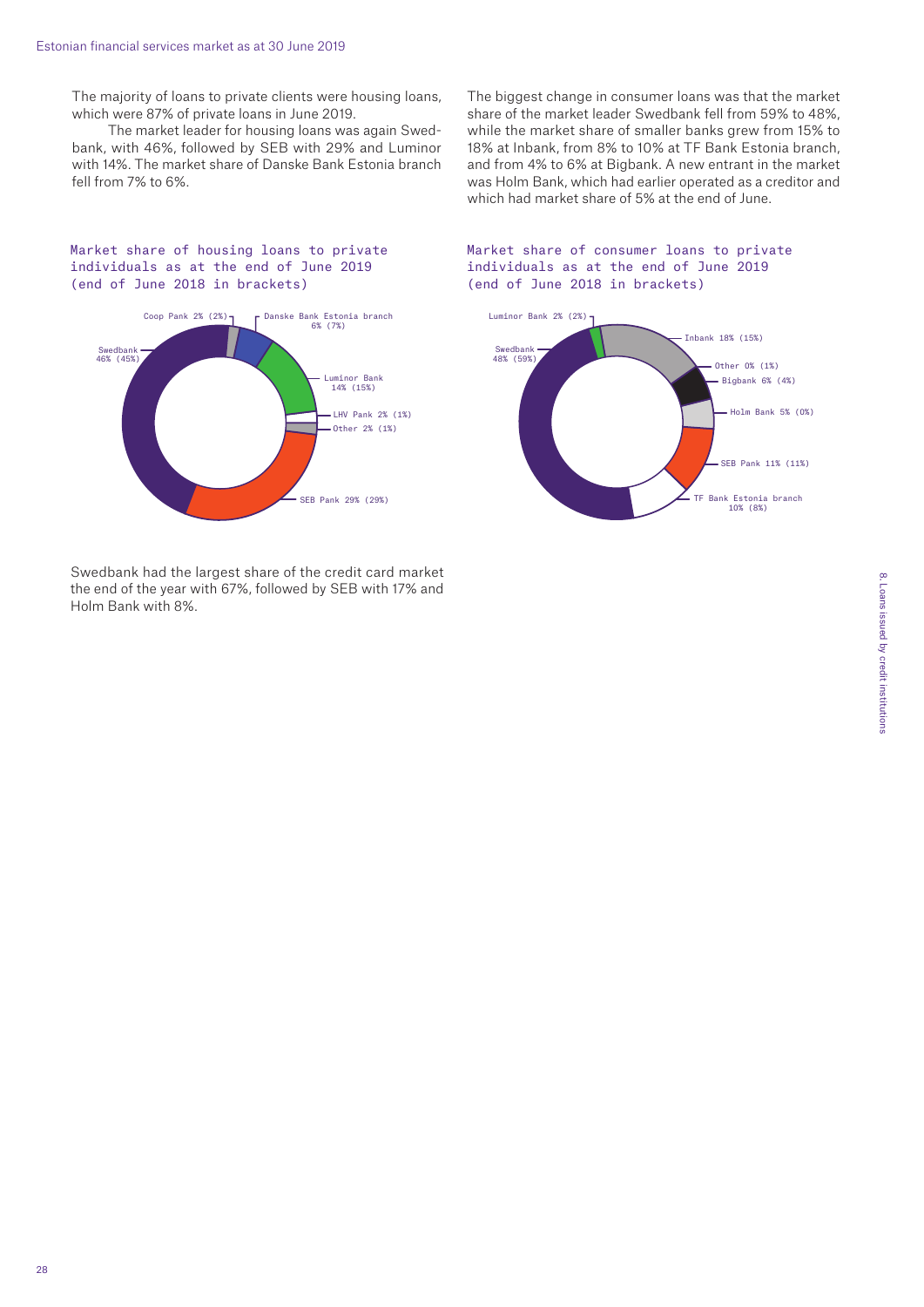### 9. Loans issued by creditors $32$

**Market share:**  Swedbank Liising 26% Luminor Liising 20% SEB Liising 20%

**Private clients:**  471,174 current contracts

**Volume of services:**  value of the consolidated loan portfolio 1.084 billion euros

At the end of June 2019, 49 companies were licensed as creditors. Alongside them in the market were 12 creditors associated with banks and eight credit intermediaries.

The stock of the loan portfolio of authorised creditors and creditors operating with an exception grew by 5% in the first half of the year, or 46 million euros, to stand at 1.084 billion euros<sup>33</sup> at the end of June; in the first half of 2018 it grew by 10%, or 87 million euros. The growth was slower because AS Koduliising moved from being a creditor to being a credit institution, and so its loan stock was no longer recorded in the loan portfolio of creditors.

The majority of the growth in the loan stock came from lenders associated with banks, which have some 82% of the market for creditors. The remaining 18% of the market was held by creditors that are not associated with credit institutions. The largest market share among these was held by IPF Digital Estonia OÜ with 3% of the market, and PLACET GROUP and Creditstar Estonia with 2% each.

Creditors associated with banks mainly operate as leasing companies and are different from other creditors in the structure of the loan portfolios and their lending conditions.

The average loan amount outstanding is very different for different types of credit contract. The largest average outstanding loan amount at the end of June was for loans associated with real estate, and was for 23,973 euros on average to creditors associated with banks, and for 16,663 euros to other creditors. The average outstanding loan amount for vehicle leases was of 10,538 euros to creditors associated with banks, and of 3864 euros to other creditors. The average outstanding value of other credit for everyday use was of 944 euros at creditors associated with banks and 772 euros at other creditors, and the outstanding amount on hire purchase contracts was of 844 euros at creditors associated with banks and 317 euros at other creditors.

#### Market share of all creditors by stock of the loan portfolio as at the end of June 2019 (end of June 2018 in brackets)



Average outstanding loan contract as at the end of June 2019 (euros)



32 The data cover consumer loans to private individuals.

- 33 As well as making consumer loans to private individuals, creditors also issue loans to businesses. Finantsinspektsioon does not supervise these. The stock of loans to businesses stood at 2.3 billion euros at the end of June 2019, having been 2.2 billion euros a year earlier.
- The market shares of other creditors were: SIA UniCredit Leasing Estonia branch 2.4%, PLACET GROUP OÜ 2.0%, Creditstar Estonia AS 2.0%, mogo OÜ 1.7%, Telia Eesti AS 1.4%, Hüpoteeklaen AS 1.1%, BB Finance OÜ 1.1%, AB Kreditex AS 0.8%, OÜ Citadele Leasing & Factoring 0.7%,Monefit Estonia OÜ 0.7%, OÜ AIRES LAENUD 0.5%, Tele2 Eesti Aktsiaselts 0.5%, ESTO AS 0.4%, Svea Finance AS 0.4%, Omega Laen AS 0.3%, Nordic Hypo AS 0.3%, BestCredit OÜ 0.3%, Rävala Laenud OÜ 0.2%, Express Credit AS 0.2%, AS Finora Capital 0.1%, Medicredit OÜ 0.1%, ALG Liisingu Aktsiaselts 0.1%, Ehital Krediit OÜ 0.1%, Credit.ee OÜ 0.1%, Baltasar Liising OÜ 0.1%, Stokker Finance OÜ 0.1%, aktsiaselts Saare Kalur 0.1%, Mercury Credit OÜ 0.1%, Berger Financial Group OÜ 0.1%, SigmaCapital OÜ 0.1%, RE Invest OÜ 0.05%, ON24 Aktsiaselts 0.04%, aktsiaselts UUEMÕISA INVEST 0.03%, OP Finance AS 0.03%, OÜ Nemm Auto 0.02%, Best Capital OÜ 0.02%, AARE AUTOPOOD OÜ 0.02%, Aktsiaselts ESTRAVEL 0.02%, Kemotex Finance OÜ 0.02%, Kinnistulaen OÜ 0.01%, Saare Finants OÜ 0.01%, PC Finance OÜ 0.01%, Autokiirpant OÜ 0.01%, Invest in OÜ 0.01%, OÜ AAkinnisvaralaen 0.01%, Digiteks Osaühing 0.01%, osaühing LAENUKESKUS 0.01%, TBB Liisingu AS 0.00%, Eesti Ühistuliising OÜ 0.00%, Bondora AS 0.00%, Blond Finance OÜ 0.00%.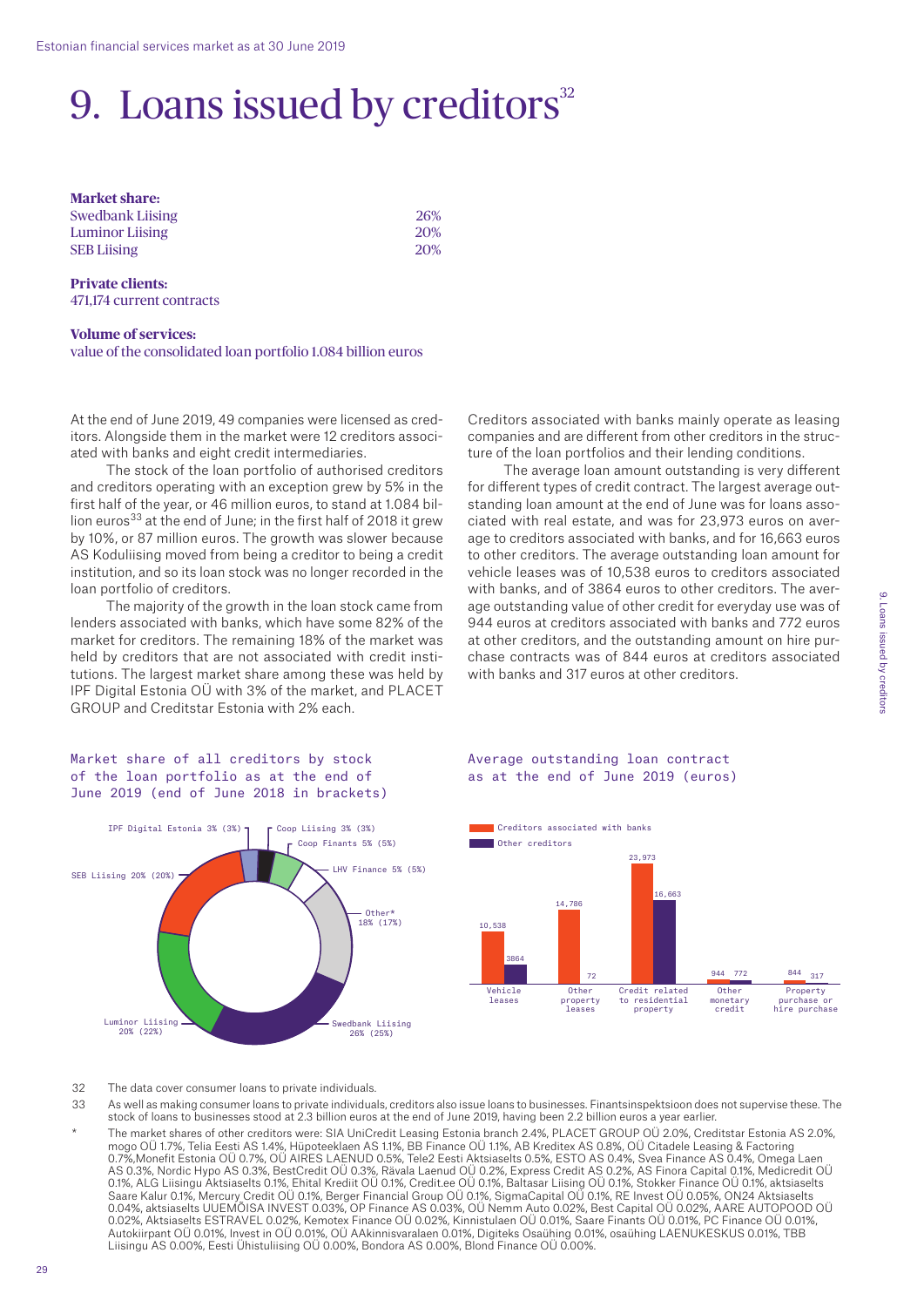The average annual percentage rates on consumer loans are very different at creditors associated with banks and at other creditors. At the end of the year the average annual percentage rate on consumer loans, which means leases, other credit and hire purchase taken together, was 9% at creditors associated with banks and 47% at other creditors. The annual percentage rate for credit at the banks averaged 19%.

#### Annual percentage rate on consumer loans

 $B$ anks



#### Creditors associated with banks

The market for creditors operating with an exemption is dominated by the leasing companies of three large banks. At the end of the year Swedbank Liising had 31% of the loan stock of creditors associated with banks, Luminor Liising had 24% and SEB Liising 24%, making 79% of the market between them.

The loan portfolio of creditors associated with banks stood at 891 million euros at the end of June, which was up 16% or 123 million euros on a year earlier.

Market share of creditors associated with banks by stock of the loan portfolio as at the end of June 2019 (end of June 2018 in brackets)



The structure of the loan portfolio of creditors associated with banks did not change over the year. The majority of the portfolio contained vehicle leases, which provided 83% of it, and the stock of them increased over the year from 641 million euros to 742 million.

The number of loan contracts increased by 2750 to 220,681.

#### Outstanding loans to creditors associated with banks (million euros)

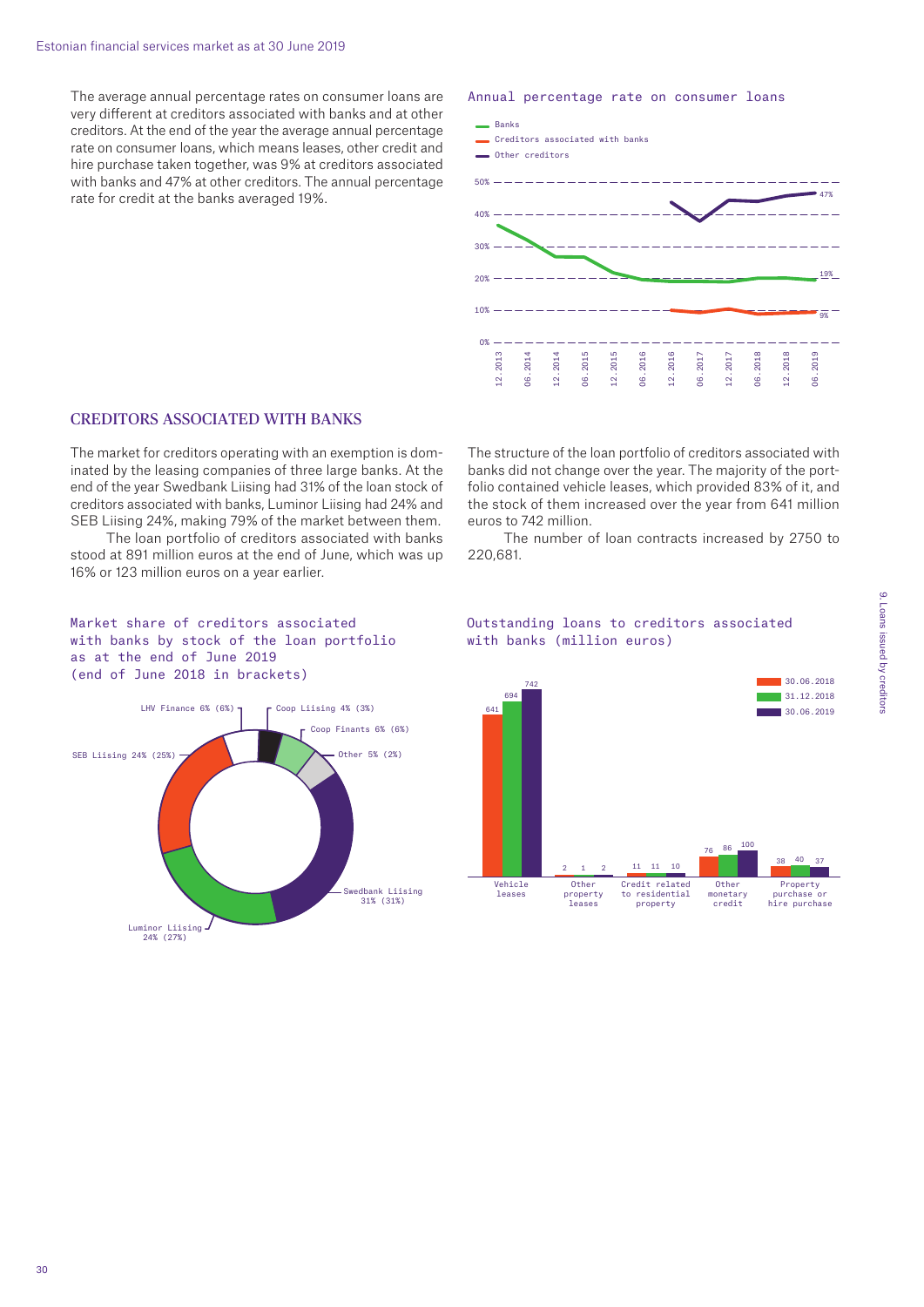#### **OTHER CREDITORS**

The majority of the market for creditors is held by fewer than half of the creditors in it as 80% of the stock of the loan portfolio at the end of June was held by 10 of the 49 creditors. The creditors with the largest market share were IPF Digital Estonia with 16% of the loan portfolio, followed by PLACET GROUP with 12% and Creditstar Estonia with 11%. The growth in the market share of the creditors in the first half of 2019 did not come from the automatic growth that followed AS Koduliising exiting the market, but from growth in business volumes. Particularly fast growth was seen in the loan portfolios of PLACET GROUP OÜ, Monefit Estonia OÜ and Hüpoteeklaen AS.

The loan portfolio of other creditors stood at 193 million euros, having fallen by 5% or 11 million euros over the half year. The majority of this was the 121 million euros in the loan portfolio of other creditors that was issued as other monetary credit, which in essence means unsecured small loans. The reduction from 54 million euros to 28 million in the loan stock of loans classed as hire purchase for assets came mainly from AS Koduliising ceasing to be a creditor.

The number of loan contracts fell by 71,340 over the half year to stand at 250,493 at the end of June. The fall occurred because of AS Koduliising ceasing to be a creditor.

#### Market share of other creditors by stock of the loan portfolio as at the end of June 2019 (end of June 2018 in brackets)



#### Outstanding loans to other creditors (million euros)

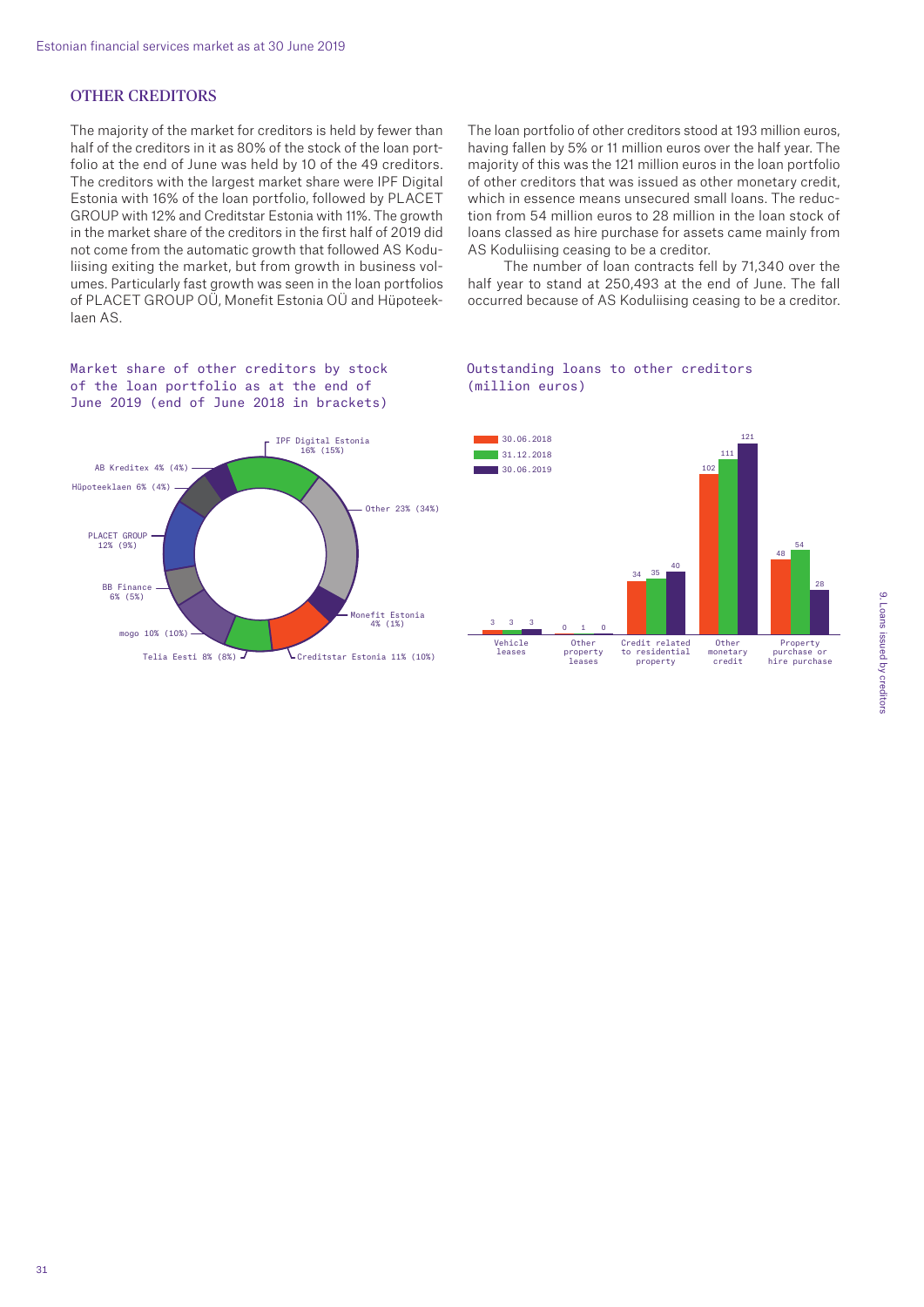### 9.1. Credit intermediaries

Alongside providers of consumer credit there are credit intermediaries operating in the market. A few years ago it was mainly creditors who operated in the consumer credit market, but the number of credit intermediaries that have applied for an operating licence has by now risen substantially. In the first half of 2019 there were eight authorised credit intermediaries in the market. Their turnover totalled 9.2 million euros in the first half of 2019, which is a long way below the 407.2 million euros of turnover of creditors.

The credit intermediary with the largest market share at the end of the year was Omaraha OÜ, which had 89% and was followed by Ühisraha OÜ with 8%.

A total of 10,807 consumer credit contracts were intermediated and the largest share of these contracts was handled by Omaraha OÜ.

#### Turnover of creditors and credit intermediaries (million euros)